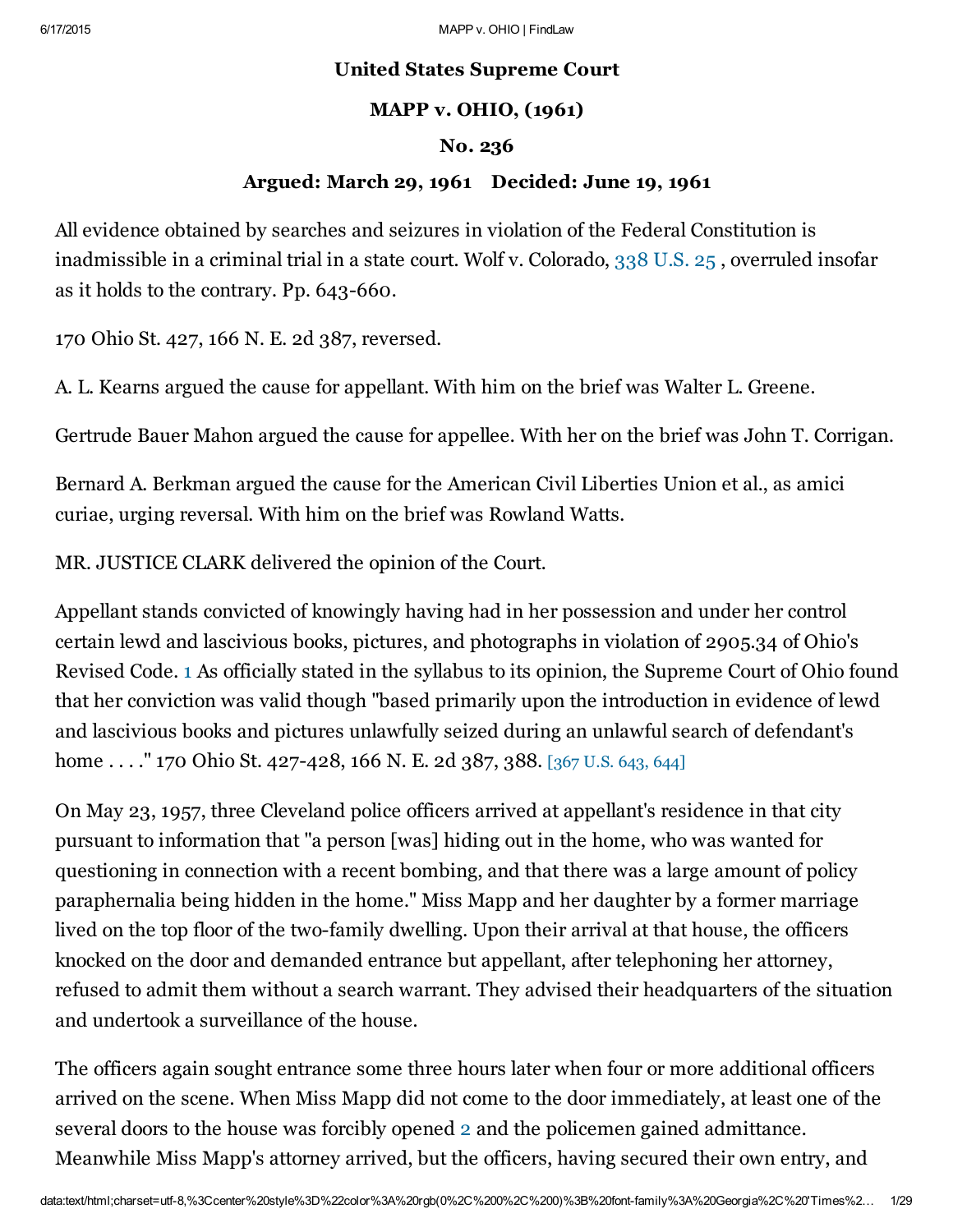continuing in their defiance of the law, would permit him neither to see Miss Mapp nor to enter the house. It appears that Miss Mapp was halfway down the stairs from the upper floor to the front door when the officers, in this highhanded manner, broke into the hall. She demanded to see the search warrant. A paper, claimed to be a warrant, was held up by one of the officers. She grabbed the "warrant" and placed it in her bosom. A struggle ensued in which the officers recovered the piece of paper and as a result of which they handcuffed appellant because she had been "belligerent" [367 U.S. 643, 645] in resisting their official rescue of the "warrant" from her person. Running roughshod over appellant, a policeman "grabbed" her, "twisted [her] hand," and she "yelled [and] pleaded with him" because "it was hurting." Appellant, in handcuffs, was then forcibly taken upstairs to her bedroom where the officers searched a dresser, a chest of drawers, a closet and some suitcases. They also looked into a photo album and through personal papers belonging to the appellant. The search spread to the rest of the second floor including the child's bedroom, the living room, the kitchen and a dinette. The basement of the building and a trunk found therein were also searched. The obscene materials for possession of which she was ultimately convicted were discovered in the course of that widespread search.

At the trial no search warrant was produced by the prosecution, nor was the failure to produce one explained or accounted for. At best, "There is, in the record, considerable doubt as to whether there ever was any warrant for the search of defendant's home." 170 Ohio St., at 430, 166 N. E. 2d, at 389. The Ohio Supreme Court believed a "reasonable argument" could be made that the conviction should be reversed "because the `methods' employed to obtain the [evidence] . . . were such as to `offend "a sense of justice,"'" but the court found determinative the fact that the evidence had not been taken "from defendant's person by the use of brutal or offensive physical force against defendant."  $170 \text{ Ohio St.}$ , at  $431, 166 \text{ N.}$  E. 2d, at  $389-390$ .

The State says that even if the search were made without authority, or otherwise unreasonably, it is not prevented from using the unconstitutionally seized evidence at trial, citing Wolf v. Colorado, 338 [U.S.](http://caselaw.findlaw.com/us-supreme-court/338/25.html) 25 (1949), in which this Court did indeed hold "that in a prosecution in a State court for a State crime the Fourteenth Amendment [367 U.S. 643, 646] does not forbid the admission of evidence obtained by an unreasonable search and seizure." At p. 33. On this appeal, of which we have noted probable jurisdiction, 364 [U.S.](http://caselaw.findlaw.com/us-supreme-court/364/868.html) 868 , it is urged once again that we review that holding. [3](http://caselaw.findlaw.com/us-supreme-court/367/643.html#f3)

# I.

Seventy-five years ago, in Boyd v. United States, 116 U.S. [616,](http://caselaw.findlaw.com/us-supreme-court/116/616.html#630) 630 (1886), considering the Fourth [4](http://caselaw.findlaw.com/us-supreme-court/367/643.html#f4) and Fifth Amendments as running "almost into each other" [5](http://caselaw.findlaw.com/us-supreme-court/367/643.html#f5) on the facts before it, this Court held that the doctrines of those Amendments

"apply to all invasions on the part of the government and its employes of the sanctity of a man's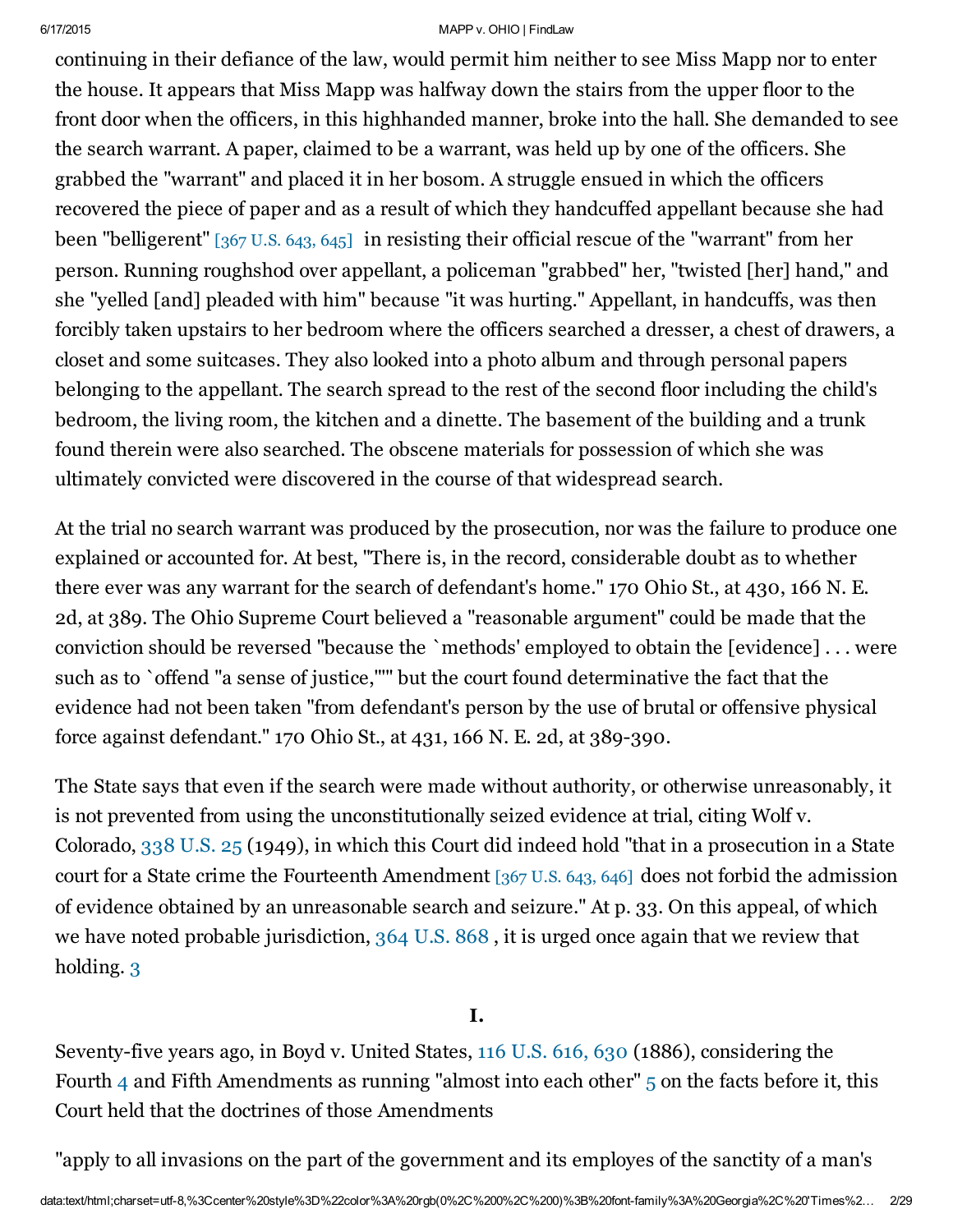home and the privacies of life. It is not the breaking of his doors, and the rummaging of his drawers, [367 U.S. 643, 647] that constitutes the essence of the offence; but it is the invasion of his indefeasible right of personal security, personal liberty and private property . . . . Breaking into a house and opening boxes and drawers are circumstances of aggravation; but any forcible and compulsory extortion of a man's own testimony or of his private papers to be used as evidence to convict him of crime or to forfeit his goods, is within the condemnation . . . [of those Amendments]."

# The Court noted that

"constitutional provisions for the security of person and property should be liberally construed. . . . It is the duty of courts to be watchful for the constitutional rights of the citizen, and against any stealthy encroachments thereon." At p. 635.

In this jealous regard for maintaining the integrity of individual rights, the Court gave life to Madison's prediction that "independent tribunals of justice . . . will be naturally led to resist every encroachment upon rights expressly stipulated for in the Constitution by the declaration of rights." I Annals of Cong. 439 (1789). Concluding, the Court specifically referred to the use of the evidence there seized as "unconstitutional." At p. 638. Less than 30 years after Boyd, this Court, in Weeks v. United States, 232 [U.S.](http://caselaw.findlaw.com/us-supreme-court/232/383.html) 383 (1914), stated that

"the Fourth Amendment . . . put the courts of the United States and Federal officials, in the exercise of their power and authority, under limitations and restraints [and] . . . forever secure[d] the people, their persons, houses, papers and effects against all unreasonable searches and seizures under the guise of law . . . and the duty of giving to it force and effect is obligatory upon all entrusted under our Federal system with the enforcement of the laws." At pp. 391-392. [367 U.S.] 643, 648]

Specifically dealing with the use of the evidence unconstitutionally seized, the Court concluded:

"If letters and private documents can thus be seized and held and used in evidence against a citizen accused of an offense, the protection of the Fourth Amendment declaring his right to be secure against such searches and seizures is of no value, and, so far as those thus placed are concerned, might as well be stricken from the Constitution. The efforts of the courts and their officials to bring the guilty to punishment, praiseworthy as they are, are not to be aided by the sacrifice of those great principles established by years of endeavor and suffering which have resulted in their embodiment in the fundamental law of the land." At p. 393.

Finally, the Court in that case clearly stated that use of the seized evidence involved "a denial of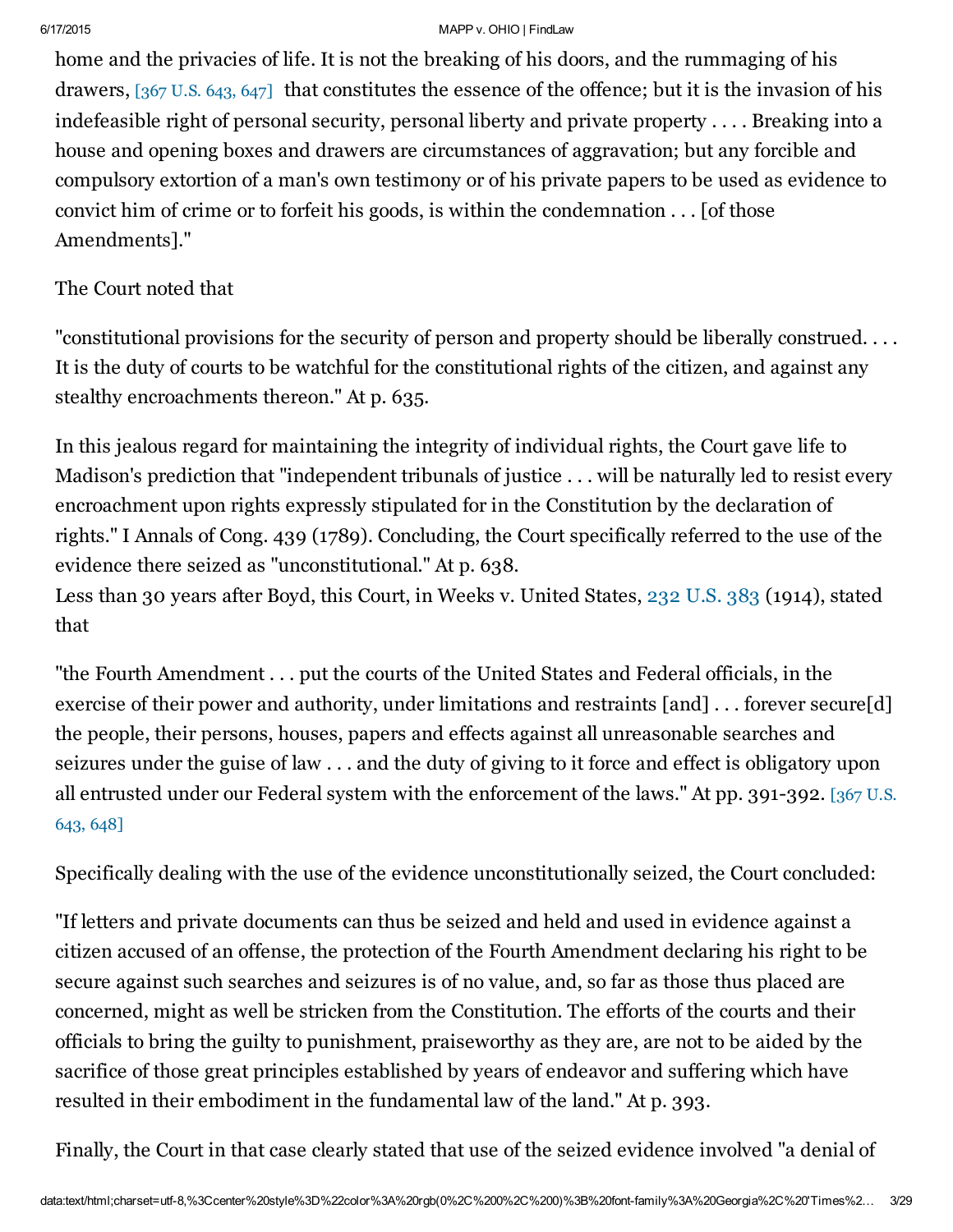the constitutional rights of the accused." At p. 398. Thus, in the year 1914, in the Weeks case, this Court "for the first time" held that "in a federal prosecution the Fourth Amendment barred the use of evidence secured through an illegal search and seizure." Wolf v. Colorado, supra, at 28. This Court has ever since required of federal law officers a strict adherence to that command which this Court has held to be a clear, specific, and constitutionally required - even if judicially implied deterrent safeguard without insistence upon which the Fourth Amendment would have been reduced to "a form of words." Holmes, J., [Silverthorne](http://caselaw.findlaw.com/us-supreme-court/251/385.html#392) Lumber Co. v. United States, 251 U.S. 385, 392 (1920). It meant, quite simply, that "conviction by means of unlawful seizures and enforced confessions . . . should find no sanction in the judgments of the courts . . .," Weeks v. United States, supra, at 392, and that such evidence "shall not be used at all." Silverthorne Lumber Co. v. United States, supra, at 392. [367 U.S. 643, 649]

There are in the cases of this Court some passing references to the Weeks rule as being one of evidence. But the plain and unequivocal language of Weeks - and its later paraphrase in Wolf - to the effect that the Weeks rule is of constitutional origin, remains entirely undisturbed. In Byars v. United States, 273 [U.S.](http://caselaw.findlaw.com/us-supreme-court/273/28.html) 28 (1927), a unanimous Court declared that "the doctrine [cannot] . . . be tolerated under our constitutional system, that evidences of crime discovered by a federal officer in making a search without lawful warrant may be used against the victim of the unlawful search where a timely challenge has been interposed." At pp. 29-30 (emphasis added). The Court, in Olmstead v. United States, 277 [U.S.](http://caselaw.findlaw.com/us-supreme-court/277/438.html) 438 (1928), in unmistakable language restated the Weeks rule:

"The striking outcome of the Weeks case and those which followed it was the sweeping declaration that the Fourth Amendment, although not referring to or limiting the use of evidence in courts, really forbade its introduction if obtained by government officers through a violation of the Amendment." At p. 462.

In McNabb v. United States, 318 [U.S.](http://caselaw.findlaw.com/us-supreme-court/318/332.html) 332 (1943), we note this statement:

"[A] conviction in the federal courts, the foundation of which is evidence obtained in disregard of liberties deemed fundamental by the Constitution, cannot stand. Boyd v. United States . . . Weeks v. United States . . . And this Court has, on Constitutional grounds, set aside convictions, both in the federal and state courts, which were based upon confessions `secured by protracted and repeated questioning of ignorant and untutored persons, in whose minds the power of officers was greatly magnified' [367 U.S. 643, 650] . . . or `who have been unlawfully held incommunicado without advice of friends or counsel'  $\dots$  " At pp. 339-340.

Significantly in McNabb, the Court did then pass on to formulate a rule of evidence, saying, "[i]n the view we take of the case, however, it becomes unnecessary to reach the Constitutional issue [for] . . . [t]he principles governing the admissibility of evidence in federal criminal trials have not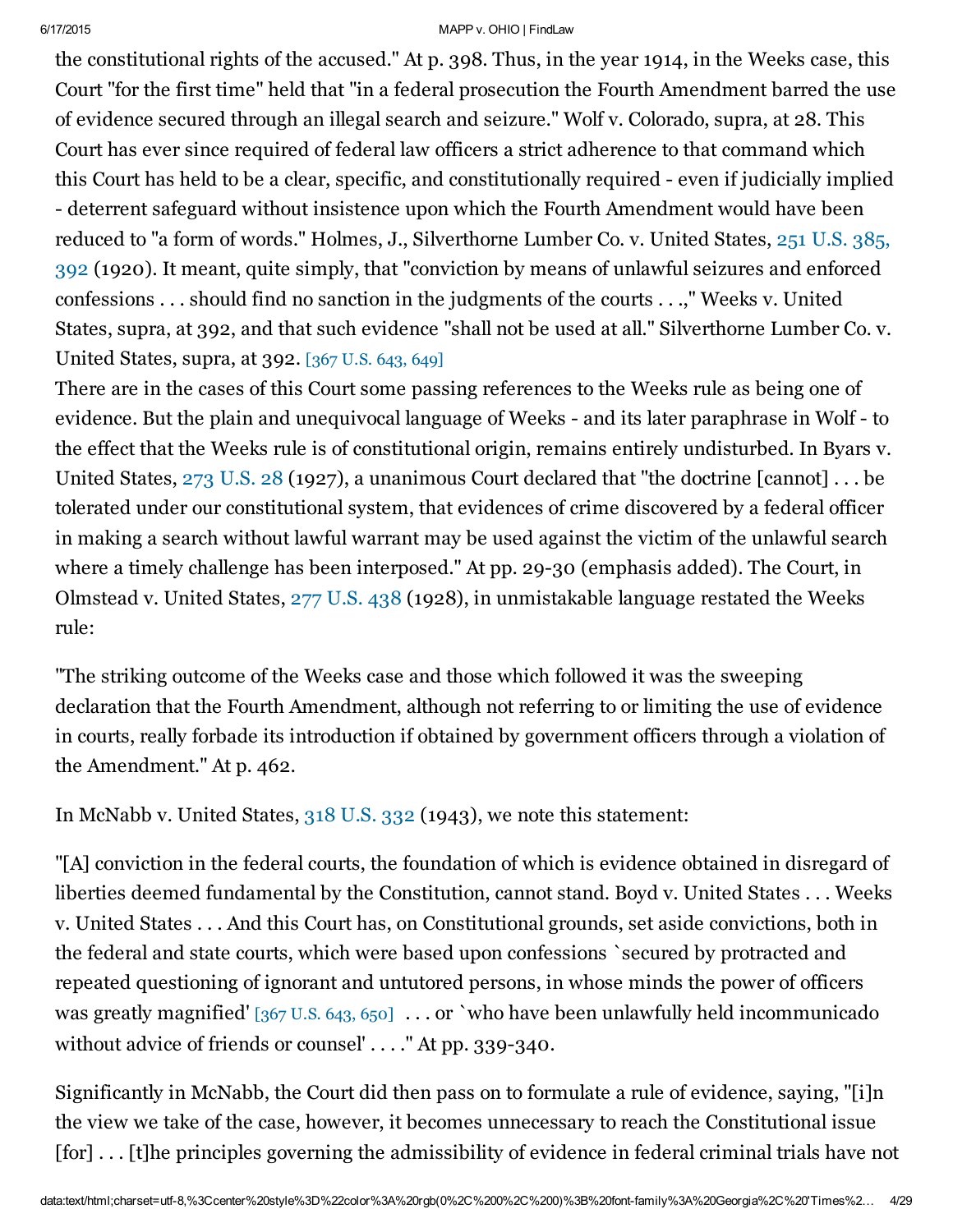been restricted . . . to those derived solely from the Constitution." At pp. 340-341.

# II.

In 1949, 35 years after Weeks was announced, this Court, in Wolf v. Colorado, supra, again for the first time, [6](http://caselaw.findlaw.com/us-supreme-court/367/643.html#f6) discussed the effect of the Fourth Amendment upon the States through the operation of the Due Process Clause of the Fourteenth Amendment. It said:

"[W]e have no hesitation in saying that were a State affirmatively to sanction such police incursion into privacy it would run counter to the guaranty of the Fourteenth Amendment." At p. 28.

Nevertheless, after declaring that the "security of one's privacy against arbitrary intrusion by the police" is "implicit in the concept of ordered liberty' and as such enforceable against the States through the Due Process Clause," cf. Palko v. Connecticut, 302 [U.S.](http://caselaw.findlaw.com/us-supreme-court/302/319.html) 319 (1937), and announcing that it "stoutly adhere[d]" to the Weeks decision, the Court decided that the Weeks exclusionary rule would not then be imposed upon the States as "an essential ingredient of the right." 338 U.S., at 27 29. The Court's reasons for not [considering](http://caselaw.findlaw.com/us-supreme-court/338/25.html#27) essential to the [367 U.S. 643, 651] right to privacy, as a curb imposed upon the States by the Due Process Clause, that which decades before had been posited as part and parcel of the Fourth Amendment's limitation upon federal encroachment of individual privacy, were bottomed on factual considerations. While they are not basically relevant to a decision that the exclusionary rule is an essential ingredient of the Fourth Amendment as the right it embodies is vouchsafed against the States by the Due Process Clause, we will consider the current validity of the factual grounds upon which Wolf was based.

The Court in Wolf first stated that "[t]he contrariety of views of the States" on the adoption of the exclusionary rule of Weeks was "particularly impressive" (at p. 29); and, in this connection, that it could not "brush aside the experience of States which deem the incidence of such conduct by the police too slight to call for a deterrent remedy . . . by overriding the [States'] relevant rules of evidence." At pp. 31-32. While in 1949, prior to the Wolf case, almost two-thirds of the States were opposed to the use of the exclusionary rule, now, despite the Wolf case, more than half of those since passing upon it, by their own legislative or judicial decision, have wholly or partly adopted or adhered to the Weeks rule. See Elkins v. United States, 364 [U.S.](http://caselaw.findlaw.com/us-supreme-court/364/206.html) 206 , Appendix, pp. 224232 (1960). Significantly, among those now following the rule is California, which, according to its highest court, was "compelled to reach that conclusion because other remedies have completely failed to secure compliance with the constitutional provisions . . . ." People v. Cahan, 44 Cal. 2d 434, 445, 282 P.2d 905, 911 (1955). In connection with this California case, we note that the second basis elaborated in Wolf in support of its failure to enforce the exclusionary doctrine against the States was that "other means of protection" have been afforded "the [367 U.S.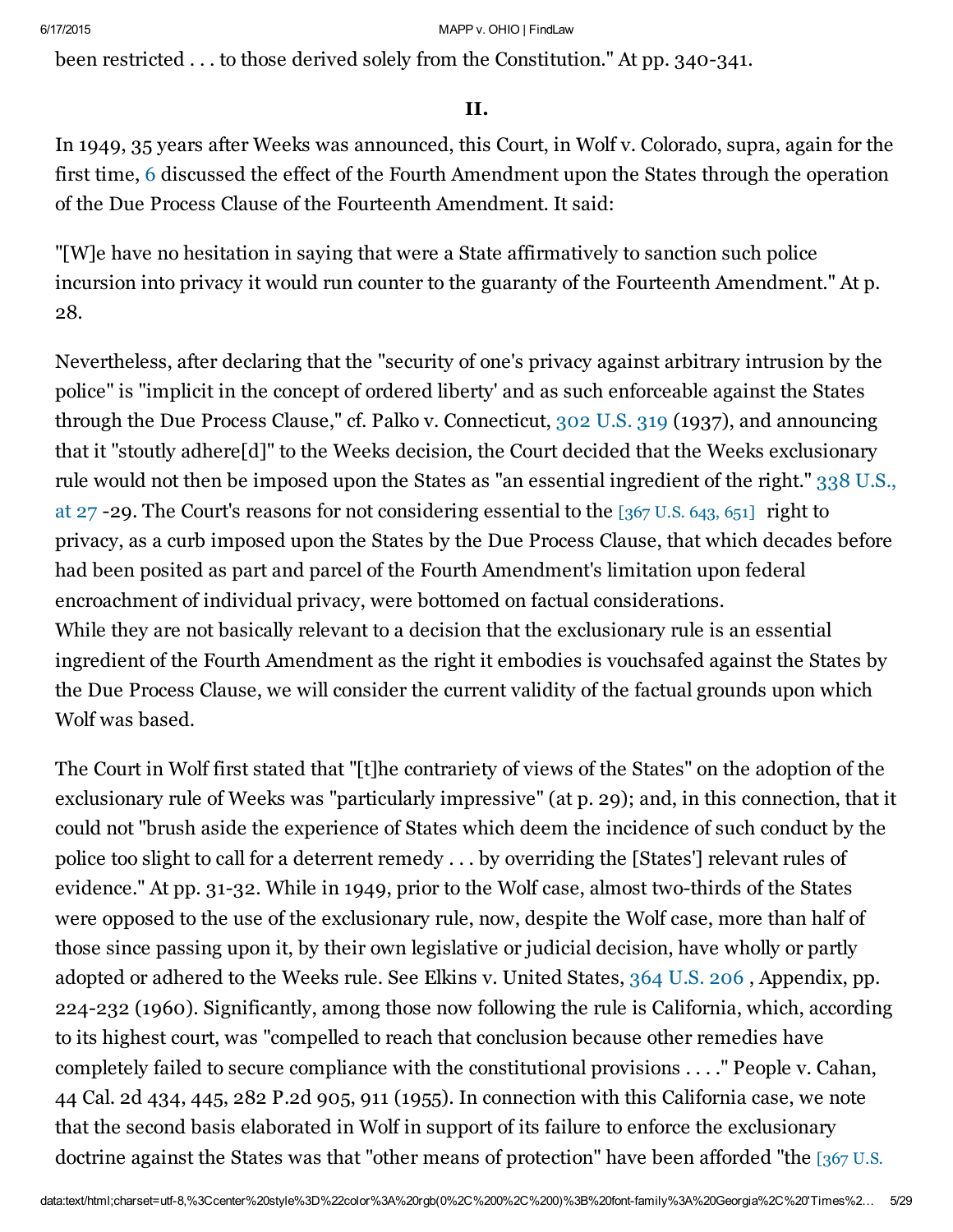643, 652] right to privacy." [7](http://caselaw.findlaw.com/us-supreme-court/367/643.html#f7) 338 [U.S.,](http://caselaw.findlaw.com/us-supreme-court/338/25.html#30) at 30 . The experience of California that such other remedies have been worthless and futile is buttressed by the experience of other States. The obvious futility of relegating the Fourth Amendment to the protection of other remedies has, moreover, been [367 U.S. 643, 653] [recognized](http://caselaw.findlaw.com/us-supreme-court/347/128.html#137) by this Court since Wolf. See Irvine v. California, 347 U.S. 128, 137 (1954).

Likewise, time has set its face against what Wolf called the "weighty testimony" of People v. Defore, 242 N. Y. 13, 150 N. E. 585 (1926). There Justice (then Judge) Cardozo, rejecting adoption of the Weeks exclusionary rule in New York, had said that "[t]he Federal rule as it stands is either too strict or too lax." 242 N. Y., at 22, 150 N. E., at 588. However, the force of that reasoning has been largely vitiated by later decisions of this Court. These include the recent discarding of the "silver platter" doctrine which allowed federal judicial use of evidence seized in violation of the Constitution by state agents, Elkins v. United States, supra; the relaxation of the formerly strict requirements as to standing to challenge the use of evidence thus seized, so that now the procedure of exclusion, "ultimately referable to constitutional safeguards," is available to anyone even ["legitimately](http://caselaw.findlaw.com/us-supreme-court/362/257.html#266) on [the] premises" unlawfully searched, Jones v. United States, 362 U.S. 257, 266 -267 (1960); and, finally, the formulation of a method to prevent state use of evidence unconstitutionally seized by federal agents, Rea v. United States, 350 [U.S.](http://caselaw.findlaw.com/us-supreme-court/350/214.html) 214 (1956). Because there can be no fixed formula, we are admittedly met with "recurring questions of the reasonableness of searches," but less is not to be expected when dealing with a Constitution, and, at any rate, "[r]easonableness is in the first instance for the [trial court] . . . to determine." United States v. Rabinowitz, 339 [U.S.](http://caselaw.findlaw.com/us-supreme-court/339/56.html#63) 56, 63 (1950).

It, therefore, plainly appears that the factual considerations supporting the failure of the Wolf Court to include the Weeks exclusionary rule when it recognized the enforceability of the right to privacy against the States in 1949, while not basically relevant to the constitutional consideration, could not, in any analysis, now be deemed controlling. [367 U.S. 643, 654]

# III.

Some five years after Wolf, in answer to a plea made here Term after Term that we overturn its doctrine on applicability of the Weeks exclusionary rule, this Court indicated that such should not be done until the States had "adequate opportunity to adopt or reject the [Weeks] rule." Irvine v. California, supra, at 134. There again it was said:

"Never until June of 1949 did this Court hold the basic search-and-seizure prohibition in any way applicable to the states under the Fourteenth Amendment." Ibid.

And only last Term, after again carefully re-examining the Wolf doctrine in Elkins v. United States, supra, the Court pointed out that "the controlling principles" as to search and seizure and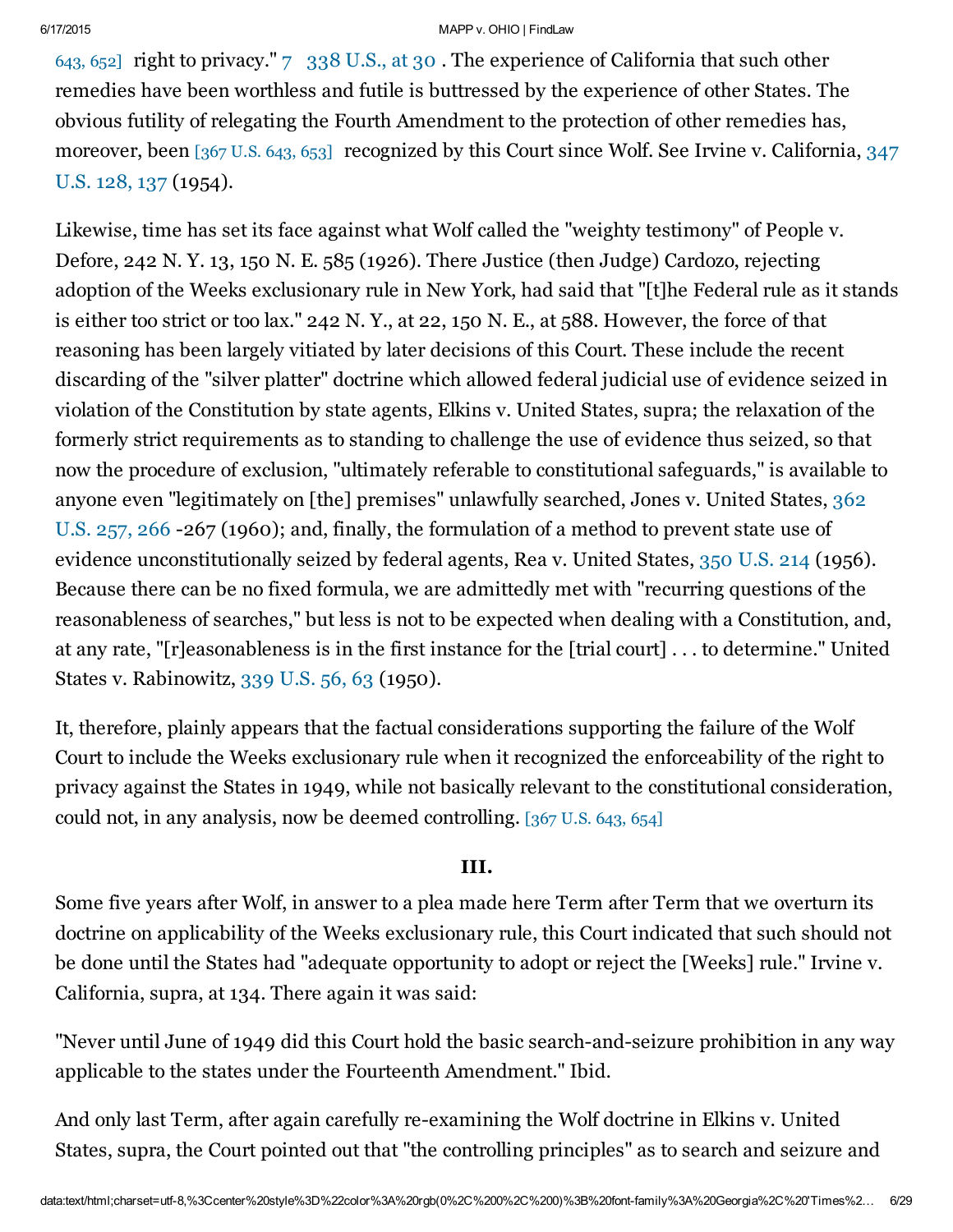the problem of admissibility "seemed clear" (at p. 212) until the announcement in Wolf "that the Due Process Clause of the Fourteenth Amendment does not itself require state courts to adopt the exclusionary rule" of the Weeks case. At p. 213. At the same time, the Court pointed out, "the underlying constitutional doctrine which Wolf established . . . that the Federal Constitution . . . prohibits unreasonable searches and seizures by state officers" had undermined the "foundation upon which the admissibility of state-seized evidence in a federal trial originally rested  $\dots$ ." Ibid. The Court concluded that it was therefore obliged to hold, although it chose the narrower ground on which to do so, that all evidence obtained by an unconstitutional search and seizure was inadmissible in a federal court regardless of its source. Today we once again examine Wolf's constitutional documentation of the right to privacy free from unreasonable state intrusion, and, after its dozen years on our books, are led by it to close the only [367 U.S. 643, 655] courtroom door remaining open to evidence secured by official lawlessness in flagrant abuse of that basic right, reserved to all persons as a specific guarantee against that very same unlawful conduct. We hold that all evidence obtained by searches and seizures in violation of the Constitution is, by that same authority, inadmissible in a state court.

# IV.

Since the Fourth Amendment's right of privacy has been declared enforceable against the States through the Due Process Clause of the Fourteenth, it is enforceable against them by the same sanction of exclusion as is used against the Federal Government. Were it otherwise, then just as without the Weeks rule the assurance against unreasonable federal searches and seizures would be "a form of words," valueless and undeserving of mention in a perpetual charter of inestimable human liberties, so too, without that rule the freedom from state invasions of privacy would be so ephemeral and so neatly severed from its conceptual nexus with the freedom from all brutish means of coercing evidence as not to merit this Court's high regard as a freedom "implicit in the concept of ordered liberty." At the time that the Court held in Wolf that the Amendment was applicable to the States through the Due Process Clause, the cases of this Court, as we have seen, had steadfastly held that as to federal officers the Fourth Amendment included the exclusion of the evidence seized in violation of its provisions. Even Wolf "stoutly adhered" to that proposition. The right to privacy, when conceded operatively enforceable against the States, was not susceptible of destruction by avulsion of the sanction upon which its protection and enjoyment had always been deemed dependent under the Boyd, Weeks and Silverthorne cases. Therefore, in extending the substantive protections of due process to all constitutionally unreasonable searches - state or federal - it was  $[367 \text{ U.S. } 643, 656]$  logically and constitutionally necessary that the exclusion doctrine - an essential part of the right to privacy - be also insisted upon as an essential ingredient of the right newly recognized by the Wolf case. In short, the admission of the new constitutional right by Wolf could not consistently tolerate denial of its most important constitutional privilege, namely, the exclusion of the evidence which an accused had been forced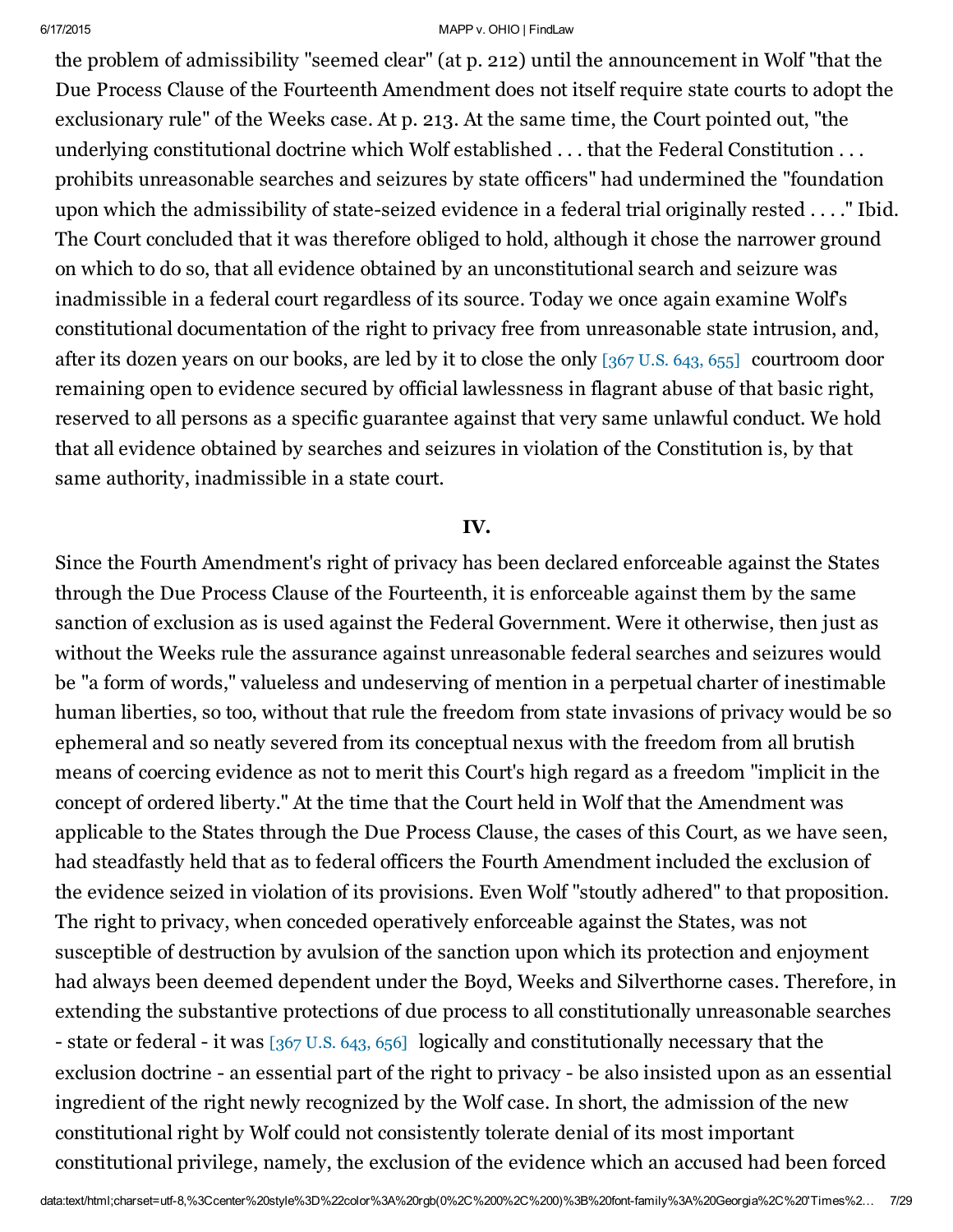to give by reason of the unlawful seizure. To hold otherwise is to grant the right but in reality to withhold its privilege and enjoyment. Only last year the Court itself recognized that the purpose of the exclusionary rule "is to deter - to compel respect for the constitutional guaranty in the only effectively available way - by removing the incentive to disregard it." Elkins v. United States, supra, at 217.

Indeed, we are aware of no restraint, similar to that rejected today, conditioning the enforcement of any other basic constitutional right. The right to privacy, no less important than any other right carefully and particularly reserved to the people, would stand in marked contrast to all other rights declared as "basic to a free society." Wolf v. Colorado, supra, at 27. This Court has not hesitated to enforce as strictly against the States as it does against the Federal Government the rights of free speech and of a free press, the rights to notice and to a fair, public trial, including, as it does, the right not to be convicted by use of a coerced confession, however logically relevant it be, and without regard to its reliability. Rogers v. Richmond, 365 [U.S.](http://caselaw.findlaw.com/us-supreme-court/365/534.html) 534 (1961). And nothing could be more certain than that when a coerced confession is involved, "the relevant rules of evidence" are overridden without regard to "the incidence of such conduct by the police," slight or frequent. Why should not the same rule apply to what is tantamount to coerced testimony by way of unconstitutional seizure of goods, papers, effects, documents, etc.? We find that, [367 U.S. 643, 657] as to the Federal Government, the Fourth and Fifth Amendments and, as to the States, the freedom from unconscionable invasions of privacy and the freedom from convictions based upon coerced confessions do enjoy an "intimate relation" [8](http://caselaw.findlaw.com/us-supreme-court/367/643.html#f8) in their perpetuation of "principles of humanity and civil liberty [secured] . . . only after years of struggle," Bram v. United States, 168 U.S. 532, 543 -544 (1897). They express ["supplementing](http://caselaw.findlaw.com/us-supreme-court/168/532.html#543) phases of the same constitutional purpose - to maintain inviolate large areas of personal privacy." Feldman v. United States, 322 U.S. 487, 489 -490 (1944). The philosophy of each [Amendment](http://caselaw.findlaw.com/us-supreme-court/322/487.html#489) and of each freedom is complementary to, although not dependent upon, that of the other in its sphere of influence - the very least that together they assure in either sphere is that no man is to be convicted on unconstitutional evidence. Cf. Rochin v. California, 342 [U.S.](http://caselaw.findlaw.com/us-supreme-court/342/165.html#173) 165, 173 (1952).

# V.

Moreover, our holding that the exclusionary rule is an essential part of both the Fourth and Fourteenth Amendments is not only the logical dictate of prior cases, but it also makes very good sense. There is no war between the Constitution and common sense. Presently, a federal prosecutor may make no use of evidence illegally seized, but a State's attorney across the street may, although he supposedly is operating under the enforceable prohibitions of the same Amendment. Thus the State, by admitting evidence unlawfully seized, serves to encourage disobedience to the Federal Constitution which it is bound to uphold. Moreover, as was said in Elkins, "[t]he very essence of a healthy federalism depends upon the avoidance of needless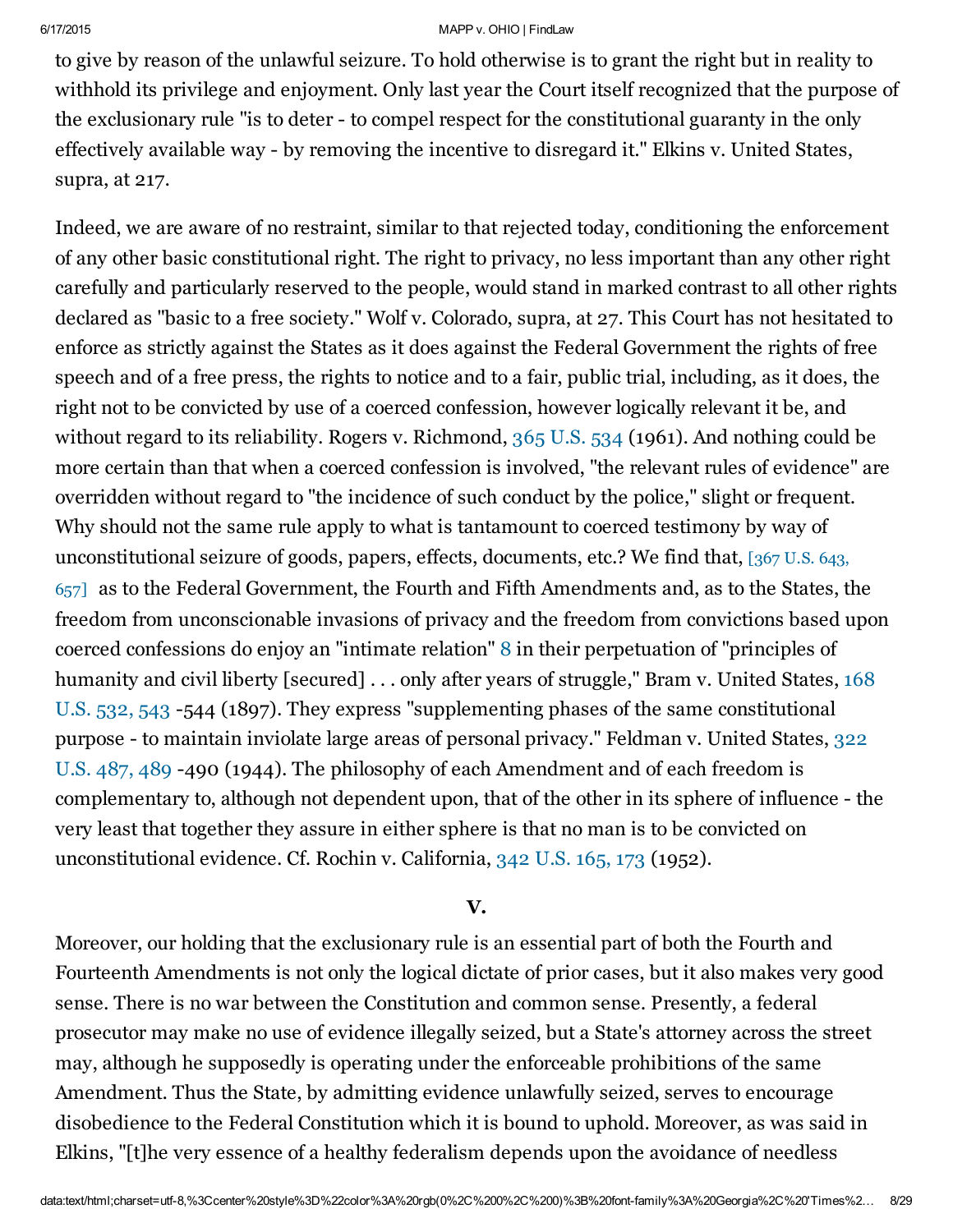conflict between [367 U.S. 643, 658] state and federal courts." 364 [U.S.,](http://caselaw.findlaw.com/us-supreme-court/364/206.html#221) at 221 . Such a conflict, hereafter needless, arose this very Term, in Wilson v. Schnettler, 365 [U.S.](http://caselaw.findlaw.com/us-supreme-court/365/381.html) 381 (1961), in which, and in spite of the promise made by Rea, we gave full recognition to our practice in this regard by refusing to restrain a federal officer from testifying in a state court as to evidence unconstitutionally seized by him in the performance of his duties. Yet the double standard recognized until today hardly put such a thesis into practice. In non-exclusionary States, federal officers, being human, were by it invited to and did, as our cases indicate, step across the street to the State's attorney with their unconstitutionally seized evidence. Prosecution on the basis of that evidence was then had in a state court in utter disregard of the enforceable Fourth Amendment. If the fruits of an unconstitutional search had been inadmissible in both state and federal courts, this inducement to evasion would have been sooner eliminated. There would be no need to reconcile such cases as Rea and Schnettler, each pointing up the hazardous uncertainties of our heretofore ambivalent approach.

Federal-state cooperation in the solution of crime under constitutional standards will be promoted, if only by recognition of their now mutual obligation to respect the same fundamental criteria in their approaches. "However much in a particular case insistence upon such rules may appear as a technicality that inures to the benefit of a guilty person, the history of the criminal law proves that tolerance of shortcut methods in law enforcement impairs its enduring effectiveness." Miller v. United States, 357 U.S. [301,](http://caselaw.findlaw.com/us-supreme-court/357/301.html#313) 313 (1958). Denying shortcuts to only one of two cooperating law enforcement agencies tends naturally to breed legitimate suspicion of "working arrangements" whose results are equally tainted. Byars v. United States, 273 [U.S.](http://caselaw.findlaw.com/us-supreme-court/273/28.html) 28 (1927); Lustig v. United States, 338 [U.S.](http://caselaw.findlaw.com/us-supreme-court/338/74.html) 74 (1949). [367 U.S. 643, 659]

There are those who say, as did Justice (then Judge) Cardozo, that under our constitutional exclusionary doctrine "[t]he criminal is to go free because the constable has blundered." People v. Defore, 242 N. Y., at 21, 150 N. E., at 587. In some cases this will undoubtedly be the result. [9](http://caselaw.findlaw.com/us-supreme-court/367/643.html#f9) But, as was said in Elkins, "there is another [consideration](http://caselaw.findlaw.com/us-supreme-court/364/206.html#222) - the imperative of judicial integrity." 364 U.S., at 222 . The criminal goes free, if he must, but it is the law that sets him free. Nothing can destroy a government more quickly than its failure to observe its own laws, or worse, its disregard of the charter of its own existence. As Mr. Justice Brandeis, dissenting, said in Olmstead v. United States, 277 U.S. [438,](http://caselaw.findlaw.com/us-supreme-court/277/438.html#485) 485 (1928): "Our Government is the potent, the omnipresent teacher. For good or for ill, it teaches the whole people by its example. . . . If the Government becomes a lawbreaker, it breeds contempt for law; it invites every man to become a law unto himself; it invites anarchy." Nor can it lightly be assumed that, as a practical matter, adoption of the exclusionary rule fetters law enforcement. Only last year this Court expressly considered that contention and found that "pragmatic evidence of a sort" to the contrary was not wanting. Elkins v. United States, supra, at 218. The Court noted that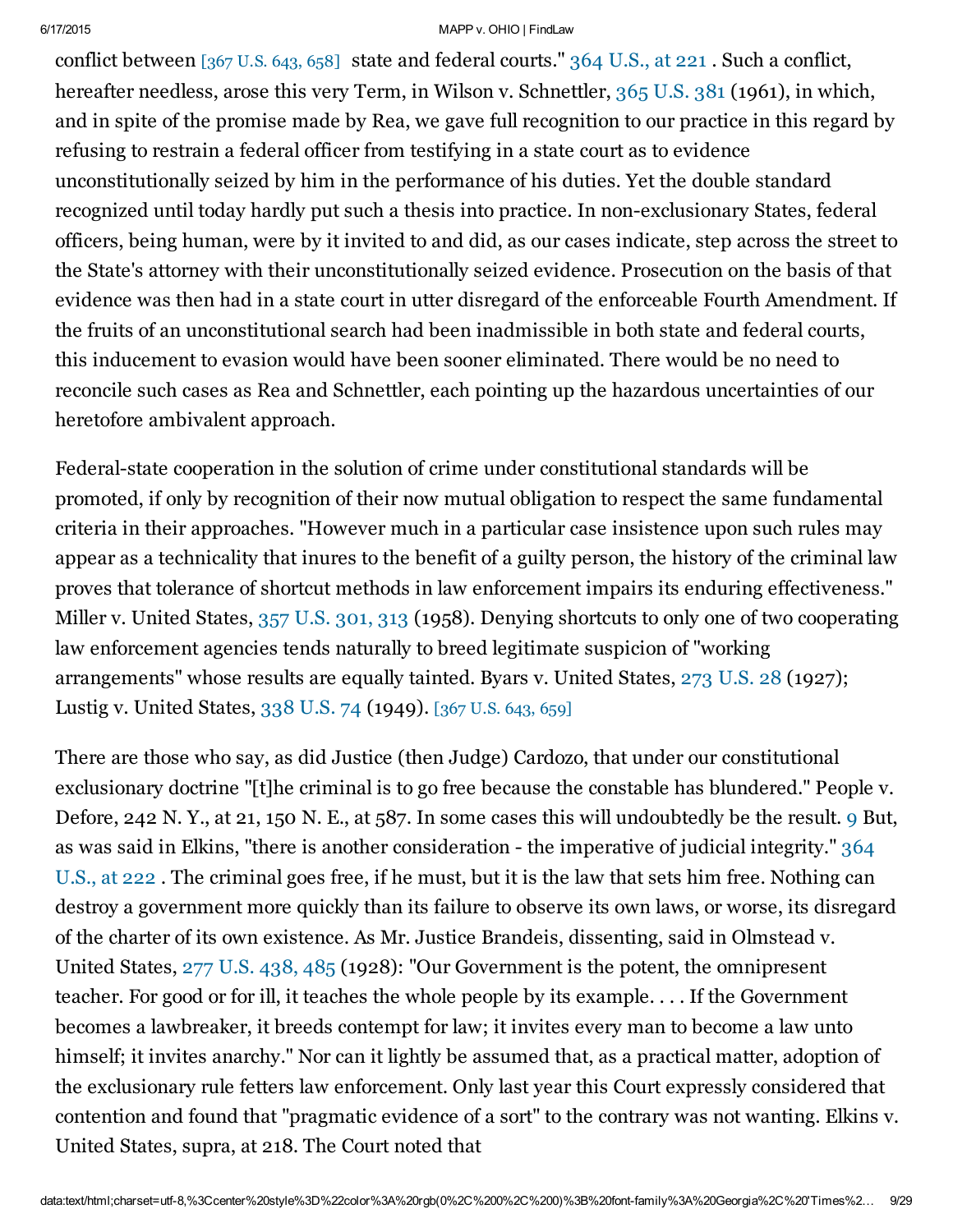"The federal courts themselves have operated under the exclusionary rule of Weeks for almost half a century; [367 U.S. 643, 660] yet it has not been suggested either that the Federal Bureau of Investigation [10](http://caselaw.findlaw.com/us-supreme-court/367/643.html#f10) has thereby been rendered ineffective, or that the administration of criminal justice in the federal courts has thereby been disrupted. Moreover, the experience of the states is impressive. . . . The movement towards the rule of exclusion has been halting but seemingly inexorable." Id., at 218-219.

The ignoble shortcut to conviction left open to the State tends to destroy the entire system of constitutional restraints on which the liberties of the people rest. [11](http://caselaw.findlaw.com/us-supreme-court/367/643.html#f11) Having once recognized that the right to privacy embodied in the Fourth Amendment is enforceable against the States, and that the right to be secure against rude invasions of privacy by state officers is, therefore, constitutional in origin, we can no longer permit that right to remain an empty promise. Because it is enforceable in the same manner and to like effect as other basic rights secured by the Due Process Clause, we can no longer permit it to be revocable at the whim of any police officer who, in the name of law enforcement itself, chooses to suspend its enjoyment. Our decision, founded on reason and truth, gives to the individual no more than that which the Constitution guarantees him, to the police officer no less than that to which honest law enforcement is entitled, and, to the courts, that judicial integrity so necessary in the true administration of justice. The judgment of the Supreme Court of Ohio is reversed and the cause remanded for further proceedings not inconsistent with this opinion.

Reversed and remanded.

# Footnotes

[ [Footnote](http://caselaw.findlaw.com/us-supreme-court/367/643.html#t1) 1 ] The statute provides in pertinent part that

"No person shall knowingly . . . have in his possession or under his control an obscene, lewd, or lascivious book [or] . . . picture . . . .

"Whoever violates this section shall be fined not less than two hundred nor more than two thousand dollars or imprisoned not less than one nor more than seven years, or both."

[ [Footnote](http://caselaw.findlaw.com/us-supreme-court/367/643.html#t2) 2 ] A police officer testified that "we did pry the screen door to gain entrance"; the attorney on the scene testified that a policeman "tried . . . to kick in the door" and then "broke the glass in the door and somebody reached in and opened the door and let them in"; the appellant testified that "The back door was broken."

[ [Footnote](http://caselaw.findlaw.com/us-supreme-court/367/643.html#t3) 3 ] Other issues have been raised on this appeal but, in the view we have taken of the case, they need not be decided. Although appellant chose to urge what may have appeared to be the surer ground for favorable disposition and did not insist that Wolf be overruled, the amicus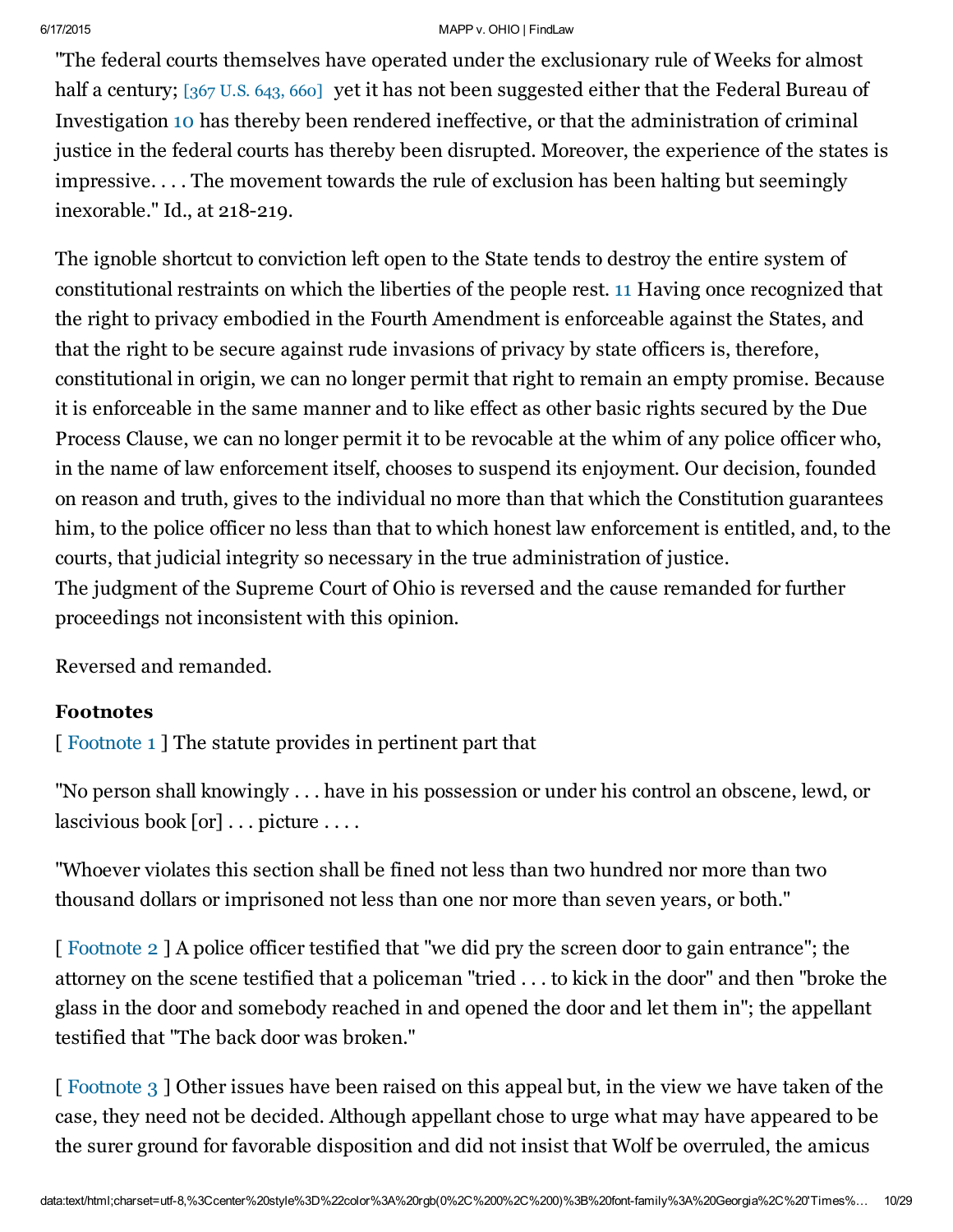curiae, who was also permitted to participate in the oral argument, did urge the Court to overrule Wolf.

[ [Footnote](http://caselaw.findlaw.com/us-supreme-court/367/643.html#t4) 4 ] "The right of the people to be secure in their persons, houses, papers, and effects, against unreasonable searches and seizures, shall not be violated, and no Warrants shall issue, but upon probable cause, supported by Oath or affirmation, and particularly describing the place to be searched, and the persons or things to be seized."

[ [Footnote](http://caselaw.findlaw.com/us-supreme-court/367/643.html#t5) 5 ] The close connection between the concepts later embodied in these two Amendments had been noted at least as early as 1765 by Lord Camden, on whose opinion in Entick v. Carrington, 19 Howell's State Trials 1029, the Boyd court drew heavily. Lord Camden had noted, at 1073:

"It is very certain, that the law obligeth no man to accuse himself; because the necessary means of compelling self-accusation, falling upon the innocent as well as the guilty, would be both cruel and unjust; and it should seem, that search for evidence is disallowed upon the same principle. There too the innocent would be confounded with the guilty."

[ [Footnote](http://caselaw.findlaw.com/us-supreme-court/367/643.html#t6) 6 ] See, however, National Safe Deposit Co. v. Stead, 232 [U.S.](http://caselaw.findlaw.com/us-supreme-court/232/58.html) 58 (1914), and Adams v. New York, 192 [U.S.](http://caselaw.findlaw.com/us-supreme-court/192/585.html) 585 (1904).

[ [Footnote](http://caselaw.findlaw.com/us-supreme-court/367/643.html#t7) 7 ] Less than half of the States have any criminal provisions relating directly to unreasonable searches and seizures. The punitive sanctions of the 23 States attempting to control such invasions of the right of privacy may be classified as follows:

Criminal Liability of Affiant for Malicious Procurement of Search Warrant. Ala. Code, 1958, Tit. 15, 99; Alaska Comp. Laws Ann., 1949, 66-7-15; Ariz. Rev. Stat. Ann., 1956, 13-1454; Cal. Pen. Code 170; Fla. Stat., 1959, 933.16; Ga. Code Ann., 1953, 27-301; Idaho Code Ann., 1948, 18-709; Iowa Code Ann., 1950, 751.38; Minn. Stat. Ann., 1947, 613.54; Mont. Rev. Codes Ann., 1947, 94 35122; Nev. Rev. Stat. 199.130, 199.140; N. J. Stat. Ann., 1940, 33:164; N. Y. Pen. Law 1786, N. Y. Code Crim. Proc. 811; N.C. Gen. Stat., 1953, 15-27 (applies to "officers" only); N. D. Century Code Ann., 1960, 12-17-08, 29-29-18; Okla. Stat., 1951, Tit. 21, 585, Tit. 22, 1239; Ore. Rev. Stat. 141.990; S. D. Code, 1939 (Supp. 1960), 34.9904; Utah Code Ann., 1953, 77-54-21.

Criminal Liability of Magistrate Issuing Warrant Without Supporting Affidavit. N.C. Gen. Stat., 1953, 1527; Va. Code Ann., 1960 Replacement Volume, 19.189.

Criminal Liability of Officer Willfully Exceeding Authority of Search Warrant. Fla. Stat. Ann., 1944, 933.17; Iowa Code Ann., 1950, 751.39; Minn. Stat. Ann., 1947, 613.54; Nev. Rev. Stat. 199.450; N. Y. Pen. Law 1847, N. Y. Code Crim. Proc. 812; N. D. Century Code Ann., 1960, 1217 07, 29-29-19; Okla. Stat., 1951, Tit. 21, 536, Tit. 22, 1240; S. D. Code, 1939 (Supp. 1960),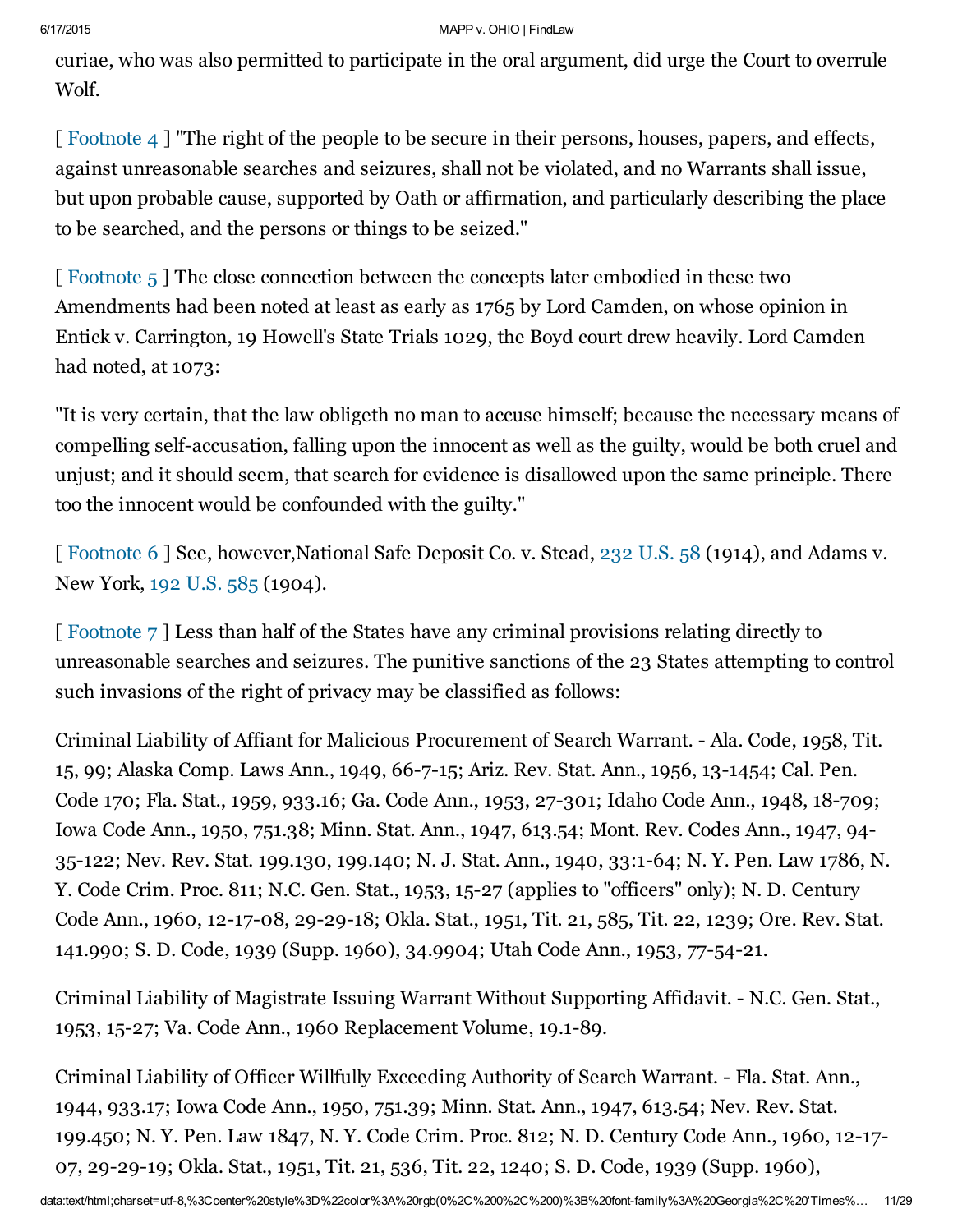34.9905; Tenn. Code Ann., 1955, 40-510; Utah Code Ann., 1953, 77-54-22.

Criminal Liability of Officer for Search with Invalid Warrant or no Warrant. Idaho Code Ann., 1948, 18-703; Minn. Stat. Ann., 1947, 613.53, 621.17; Mo. Ann. Stat., 1953, 558.190; Mont. Rev. Codes Ann., 1947, 94-3506; N. J. Stat. Ann., 1940, 33:1-65; N. Y. Pen. Law 1846; N. D. Century Code Ann., 1960, 12-17-06; Okla. Stat. Ann., 1958, Tit. 21, 535; Utah Code Ann., 1953, 76-28-52; Va. Code Ann., 1960 Replacement Volume, 19.1-88; Wash. Rev. Code 10.79.040, 10.79.045.

[ [Footnote](http://caselaw.findlaw.com/us-supreme-court/367/643.html#t8) 8 ] But compare Waley v. Johnston, 316 [U.S.](http://caselaw.findlaw.com/us-supreme-court/316/101.html#104) 101, 104, and Chambers v. Florida, 309 U.S. 227, 236 , with Weeks v. United States, 232 [U.S.](http://caselaw.findlaw.com/us-supreme-court/232/383.html) 383 , and Wolf v. Colorado, 338 [U.S.](http://caselaw.findlaw.com/us-supreme-court/338/25.html) 25 .

[ [Footnote](http://caselaw.findlaw.com/us-supreme-court/367/643.html#t9) 9 ] As is always the case, however, state procedural requirements governing assertion and pursuance of direct and collateral constitutional challenges to criminal prosecutions must be respected. We note, moreover, that the class of state convictions possibly affected by this decision is of relatively narrow compass when compared with Burns v. Ohio, 360 [U.S.](http://caselaw.findlaw.com/us-supreme-court/360/252.html) 252 , Griffin v. Illinois, 351 [U.S.](http://caselaw.findlaw.com/us-supreme-court/351/12.html) 12 , and Herman v. Claudy, 350 [U.S.](http://caselaw.findlaw.com/us-supreme-court/350/116.html) 116 . In those cases the same contention was urged and later proved unfounded. In any case, further delay in reaching the present result could have no effect other than to compound the difficulties.

[ [Footnote](http://caselaw.findlaw.com/us-supreme-court/367/643.html#t10) 10 ] See the remarks of Mr. Hoover, Director of the Federal Bureau of Investigation, FBI Law [Enforcement](http://caselaw.findlaw.com/us-supreme-court/364/206.html#218) Bulletin, September, 1952, pp. 1-2, quoted in Elkins v. United States, 364 U.S. 206, 218 -219, note 8.

[ [Footnote](http://caselaw.findlaw.com/us-supreme-court/367/643.html#t11) 11 ] Cf. Marcus v. Search Warrant, post, p. 717. [367 U.S. 643, 661]

MR. JUSTICE BLACK, concurring.

For nearly fifty years, since the decision of this Court in Weeks v. United States, [1](http://caselaw.findlaw.com/us-supreme-court/367/643.html#f1) federal courts have refused to permit the introduction into evidence against an accused of his papers and effects obtained by "unreasonable searches and seizures" in violation of the Fourth Amendment. In Wolf v. Colorado, decided in 1948, however, this Court held that "in a prosecution in a State court for a State crime the Fourteenth Amendment does not forbid the admission of evidence obtained by an unreasonable search and seizure." [2](http://caselaw.findlaw.com/us-supreme-court/367/643.html#f2) I concurred in that holding on these grounds:

"For reasons stated in my dissenting opinion in Adamson v. California, 332 [U.S.](http://caselaw.findlaw.com/us-supreme-court/332/46.html#68) 46, 68 , I agree with the conclusion of the Court that the Fourth Amendment's prohibition of `unreasonable searches and seizures' is enforceable against the states. Consequently, I should be for reversal of this case if I thought the Fourth Amendment not only prohibited `unreasonable searches and seizures,' but also, of itself, barred the use of evidence so unlawfully obtained. But I agree with what appears to be a plain implication of the Court's opinion that the federal exclusionary rule is not a command of the Fourth Amendment but is a judicially created rule of evidence which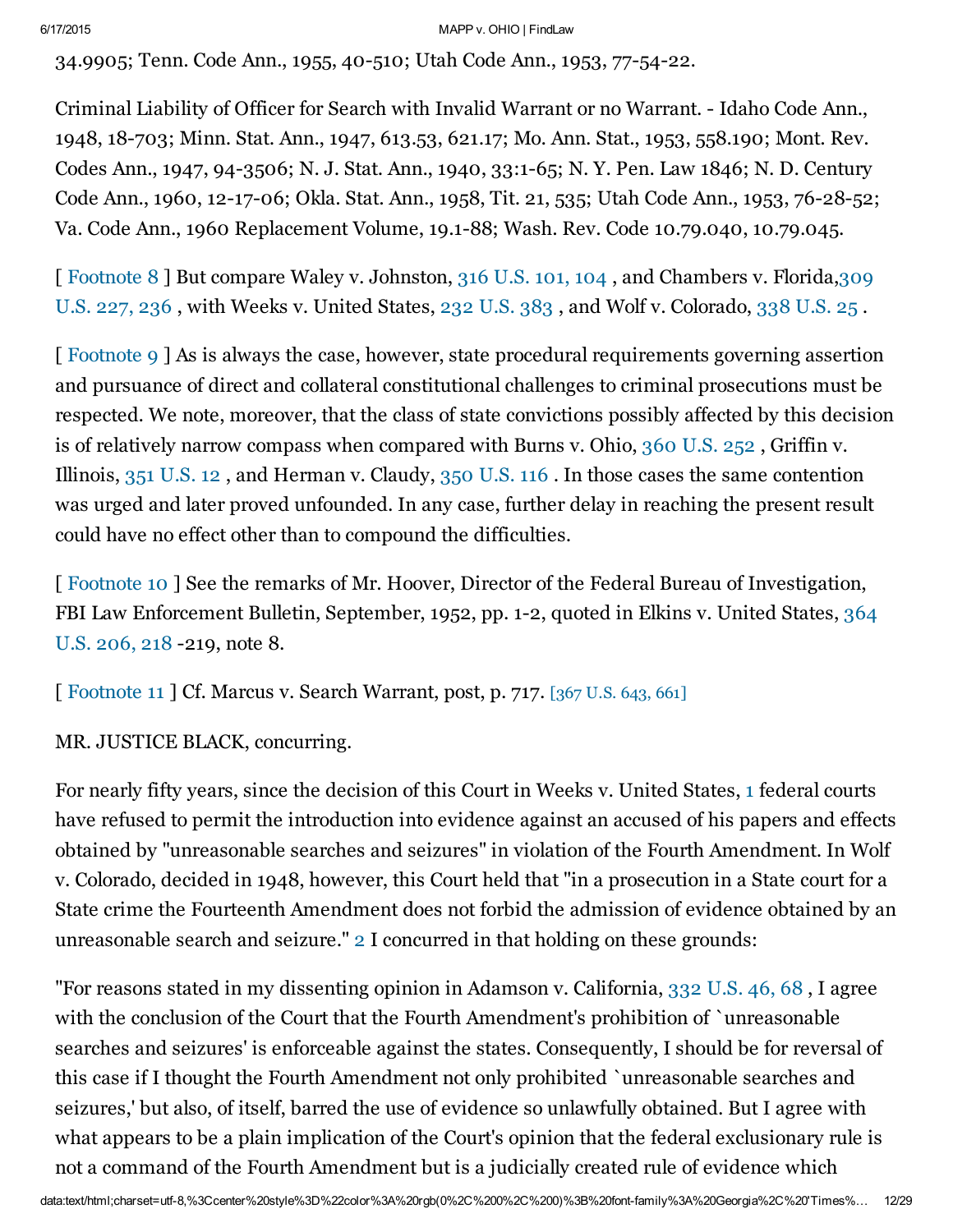Congress might negate." [3](http://caselaw.findlaw.com/us-supreme-court/367/643.html#f3)

I am still not persuaded that the Fourth Amendment, standing alone, would be enough to bar the introduction into evidence against an accused of papers and effects seized from him in violation of its commands. For the Fourth Amendment does not itself contain any provision expressly precluding the use of such evidence, and I am [367 U.S. 643, 662] extremely doubtful that such a provision could properly be inferred from nothing more than the basic command against unreasonable searches and seizures. Reflection on the problem, however, in the light of cases coming before the Court since Wolf, has led me to conclude that when the Fourth Amendment's ban against unreasonable searches and seizures is considered together with the Fifth Amendment's ban against compelled self-incrimination, a constitutional basis emerges which not only justifies but actually requires the exclusionary rule.

The close interrelationship between the Fourth and Fifth Amendments, as they apply to this problem, [4](http://caselaw.findlaw.com/us-supreme-court/367/643.html#f4) has long been recognized and, indeed, was expressly made the ground for this Court's holding in Boyd v. United States. [5](http://caselaw.findlaw.com/us-supreme-court/367/643.html#f5) There the Court fully discussed this relationship and declared itself "unable to perceive that the seizure of a man's private books and papers to be used in evidence against him is substantially different from compelling him to be a witness against himself." [6](http://caselaw.findlaw.com/us-supreme-court/367/643.html#fff6) It was upon this ground that Mr. Justice Rutledge largely relied in his dissenting opinion in the Wolf case. [7](http://caselaw.findlaw.com/us-supreme-court/367/643.html#fff7) And, although I rejected the argument at that time, its force has, for me at least, become compelling with the more thorough understanding of the problem brought on by recent cases. In the final analysis, it seems to me that the Boyd doctrine, though perhaps not required by the express language of the Constitution strictly construed, is amply justified from an historical standpoint, soundly based in reason, [367 U.S. 643, 663] and entirely consistent with what I regard to be the proper approach to interpretation of our Bill of Rights - an approach well set out by Mr. Justice Bradley in the Boyd case:

"[C]onstitutional provisions for the security of person and property should be liberally construed. A close and literal construction deprives them of half their efficacy, and leads to gradual depreciation of the right, as if it consisted more in sound than in substance. It is the duty of the courts to be watchful for the constitutional rights of the citizen, and against any stealthy encroachments thereon." [8](http://caselaw.findlaw.com/us-supreme-court/367/643.html#fff8)

The case of Rochin v. California, [9](http://caselaw.findlaw.com/us-supreme-court/367/643.html#fff9) which we decided three years after the Wolf case, authenticated, I think, the soundness of Mr. Justice Bradley's and Mr. Justice Rutledge's reliance upon the interrelationship between the Fourth and Fifth Amendments as requiring the exclusion of unconstitutionally seized evidence. In the Rochin case, three police officers, acting with neither a judicial warrant nor probable cause, entered Rochin's home for the purpose of conducting a search and broke down the door to a bedroom occupied by Rochin and his wife. Upon their entry into the room, the officers saw Rochin pick up and swallow two small capsules. They immediately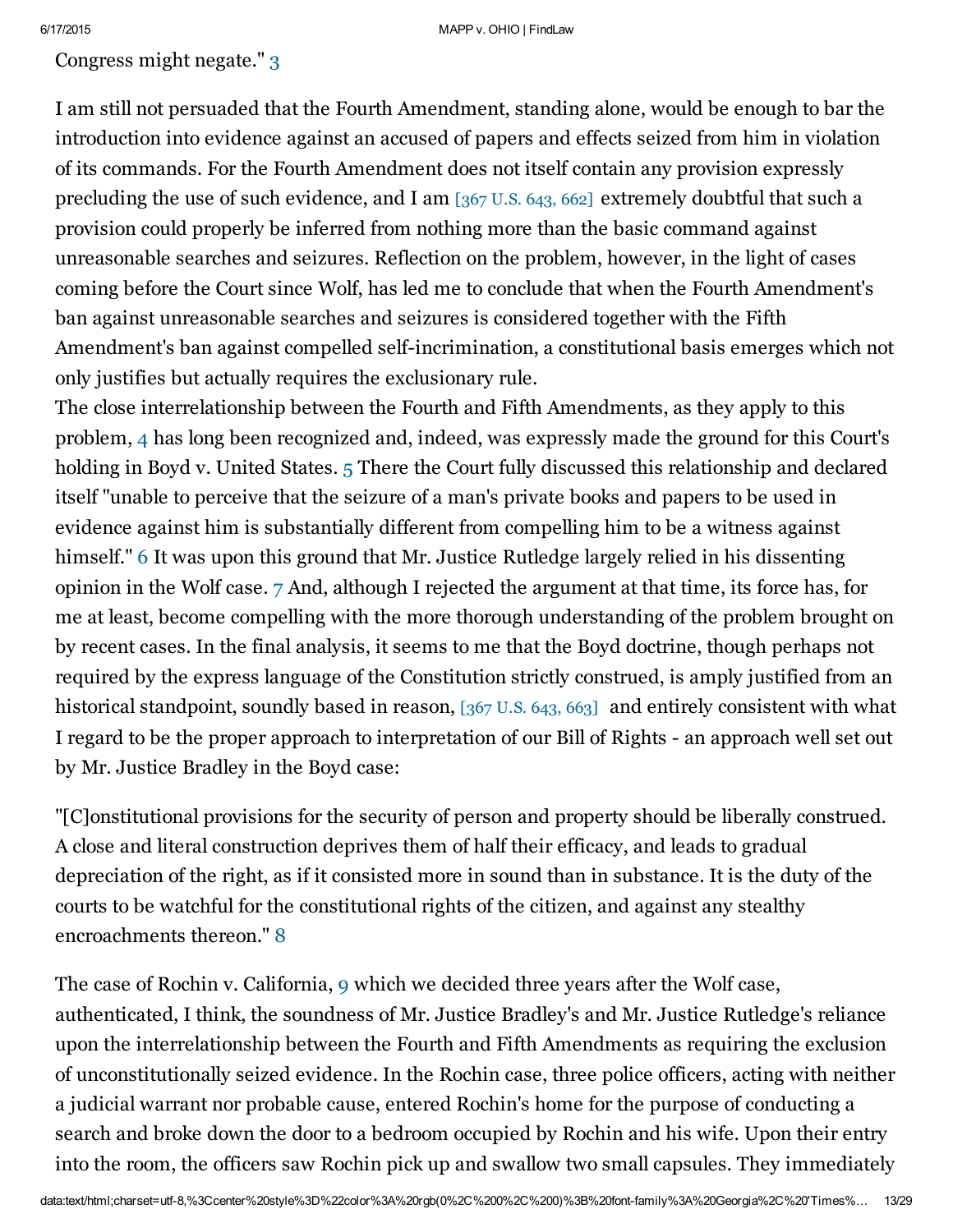seized him and took him in handcuffs to a hospital where the capsules  $[367 \text{ U.S. } 643, 664]$  were recovered by use of a stomach pump. Investigation showed that the capsules contained morphine and evidence of that fact was made the basis of his conviction of a crime in a state court. When the question of the validity of that conviction was brought here, we were presented with an almost perfect example of the interrelationship between the Fourth and Fifth Amendments. Indeed, every member of this Court who participated in the decision of that case recognized this interrelationship and relied on it, to some extent at least, as justifying reversal of Rochin's conviction. The majority, though careful not to mention the Fifth Amendment's provision that " [n]o person . . . shall be compelled in any criminal case to be a witness against himself," showed at least that it was not unaware that such a provision exists, stating: "Coerced confessions offend the community's sense of fair play and decency . . . . It would be a stultification of the responsibility which the course of constitutional history has cast upon this Court to hold that in order to convict a man the police cannot extract by force what is in his mind but can extract what is in his stomach." [10](http://caselaw.findlaw.com/us-supreme-court/367/643.html#fff10) The methods used by the police thus were, according to the majority, "too close to the rack and the screw to permit of constitutional differentiation," [11](http://caselaw.findlaw.com/us-supreme-court/367/643.html#fff11) and the case was reversed on the ground that these methods had violated the Due Process Clause of the Fourteenth Amendment in that the treatment accorded Rochin was of a kind that "shocks the conscience," "offend[s] `a sense of justice'" and fails to "respect certain decencies of civilized conduct." [12](http://caselaw.findlaw.com/us-supreme-court/367/643.html#f12)

I concurred in the reversal of the Rochin case, but on the ground that the Fourteenth Amendment made the Fifth Amendment's provision against self-incrimination  $[367 \text{ U.S. } 643, 665]$  applicable to the States and that, given a broad rather than a narrow construction, that provision barred the introduction of this "capsule" evidence just as much as it would have forbidden the use of words Rochin might have been coerced to speak. [13](http://caselaw.findlaw.com/us-supreme-court/367/643.html#f13) In reaching this conclusion I cited and relied on the Boyd case, the constitutional doctrine of which was, of course, necessary to my disposition of the case. At that time, however, these views were very definitely in the minority for only MR. JUSTICE DOUGLAS and I rejected the flexible and uncertain standards of the "shock-theconscience test" used in the majority opinion. [14](http://caselaw.findlaw.com/us-supreme-court/367/643.html#f14)

Two years after Rochin, in Irvine v. California, [15](http://caselaw.findlaw.com/us-supreme-court/367/643.html#f15) we were again called upon to consider the validity of a conviction based on evidence which had been obtained in a manner clearly unconstitutional and arguably shocking to the conscience. The five opinions written by this Court in that case demonstrate the utter confusion and uncertainty that had been brought about by the Wolf and Rochin decisions. In concurring, MR. JUSTICE CLARK emphasized the unsatisfactory nature of the Court's "shock-the-conscience test," saying that this "test" "makes for such uncertainty and unpredictability that it would be impossible to foretell - other than by guesswork just how brazen the invasion of the intimate privacies of one's home must be in order to shock itself into the protective arms of the Constitution. In truth, the practical result of this ad hoc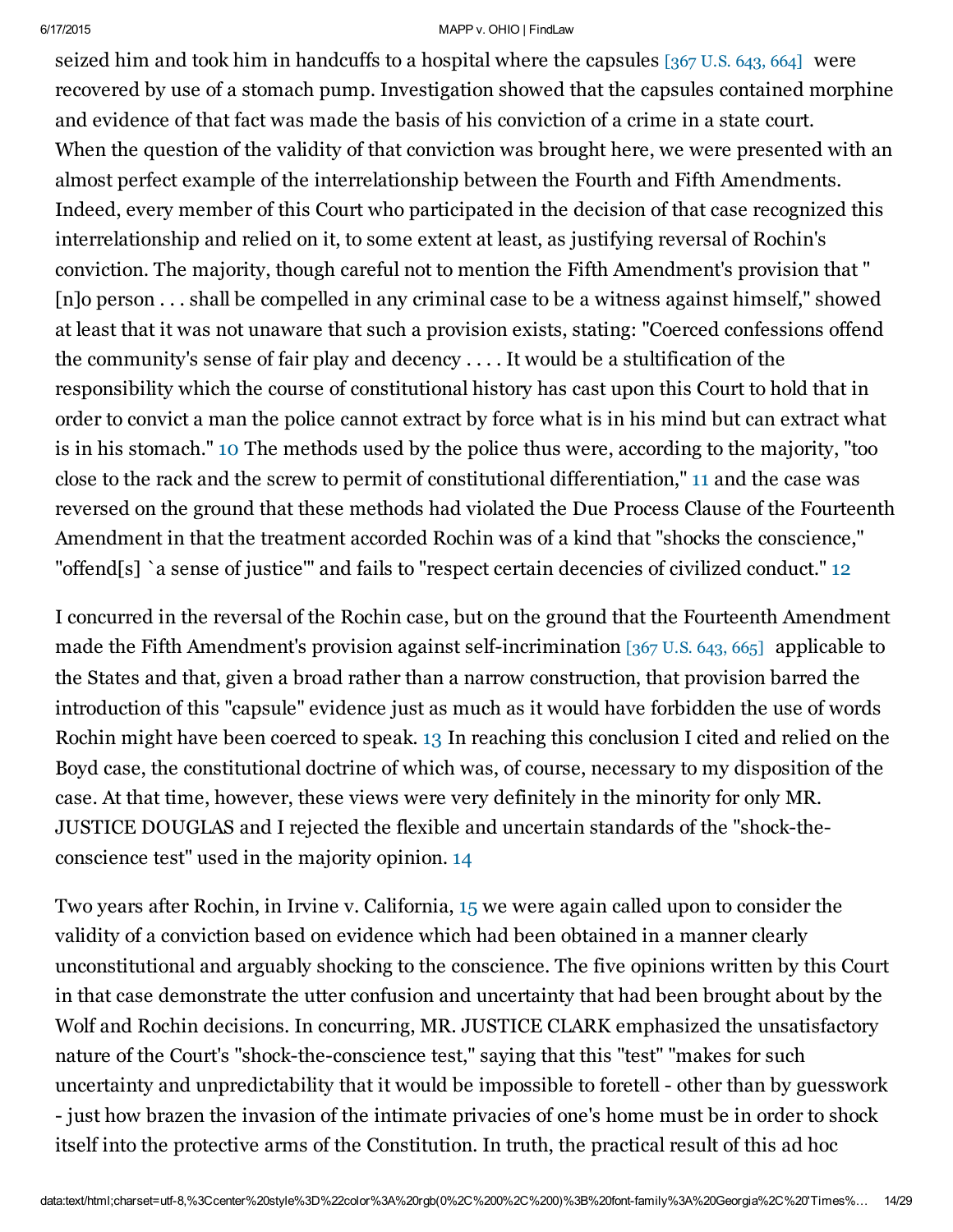approach is simply that when five Justices are sufficiently revolted by local police action, a conviction is overturned and a guilty man may go free." [16](http://caselaw.findlaw.com/us-supreme-court/367/643.html#f16) [367 U.S. 643, 666]

Only one thing emerged with complete clarity from the Irvine case - that is that seven Justices rejected the "shock-the-conscience" constitutional standard enunciated in the Wolf and Rochin cases. But even this did not lessen the confusion in this area of the law because the continued existence of mutually inconsistent precedents together with the Court's inability to settle upon a majority opinion in the Irvine case left the situation at least as uncertain as it had been before. [17](http://caselaw.findlaw.com/us-supreme-court/367/643.html#f17) Finally, today, we clear up that uncertainty. As I understand the Court's opinion in this case, we again reject the confusing "shock-the-conscience" standard of the Wolf and Rochin cases and, instead, set aside this state conviction in reliance upon the precise, intelligible and more predictable constitutional doctrine enunciated in the Boyd case. I fully agree with Mr. Justice Bradley's opinion that the two Amendments upon which the Boyd doctrine rests are of vital importance in our constitutional scheme of liberty and that both are entitled to a liberal rather than a niggardly interpretation. The courts of the country are entitled to know with as much certainty as possible what scope they cover. The Court's opinion, in my judgment, dissipates the doubt and uncertainty in this field of constitutional law and I am persuaded, for this and other reasons stated, to depart from my prior views, to accept the Boyd doctrine as controlling in this state case and to join the Court's judgment and opinion which are in accordance with that constitutional doctrine.

[ [Footnote](http://caselaw.findlaw.com/us-supreme-court/367/643.html#t1) 1 ] 232 [U.S.](http://caselaw.findlaw.com/us-supreme-court/232/383.html) 383, decided in 1914.

[ [Footnote](http://caselaw.findlaw.com/us-supreme-court/367/643.html#t2) 2 ] 338 [U.S.](http://caselaw.findlaw.com/us-supreme-court/338/25.html#33) 25, 33.

[ [Footnote](http://caselaw.findlaw.com/us-supreme-court/367/643.html#t3)  $3$  ] Id., at 39-40.

[ [Footnote](http://caselaw.findlaw.com/us-supreme-court/367/643.html#t4) 4 ] The interrelationship between the Fourth and the Fifth Amendments in this area does not, of course, justify a narrowing in the interpretation of either of these Amendments with respect to areas in which they operate [separately.](http://caselaw.findlaw.com/us-supreme-court/322/487.html#502) See Feldman v. United States, 322 U.S. 487, 502 503 (dissenting opinion); Frank v. Maryland, 359 U.S. [360,](http://caselaw.findlaw.com/us-supreme-court/359/360.html#374) 374384 (dissenting opinion).

```
[ Footnote 5 ] 116 U.S. 616 .
```
[ [Footnote](http://caselaw.findlaw.com/us-supreme-court/367/643.html#ttt6) 6 ] Id., at 633.

[ [Footnote](http://caselaw.findlaw.com/us-supreme-court/367/643.html#ttt7) 7 ] 338 [U.S.,](http://caselaw.findlaw.com/us-supreme-court/338/25.html#47) at 47 - 48.

[ [Footnote](http://caselaw.findlaw.com/us-supreme-court/367/643.html#ttt8) 8 ] 116 [U.S.,](http://caselaw.findlaw.com/us-supreme-court/116/616.html#635) at 635. As the Court points out, Mr. Justice Bradley's approach to interpretation of the Bill of Rights stemmed directly from the spirit in which that great charter of liberty was offered for adoption on the floor of the House of Representatives by its framer, James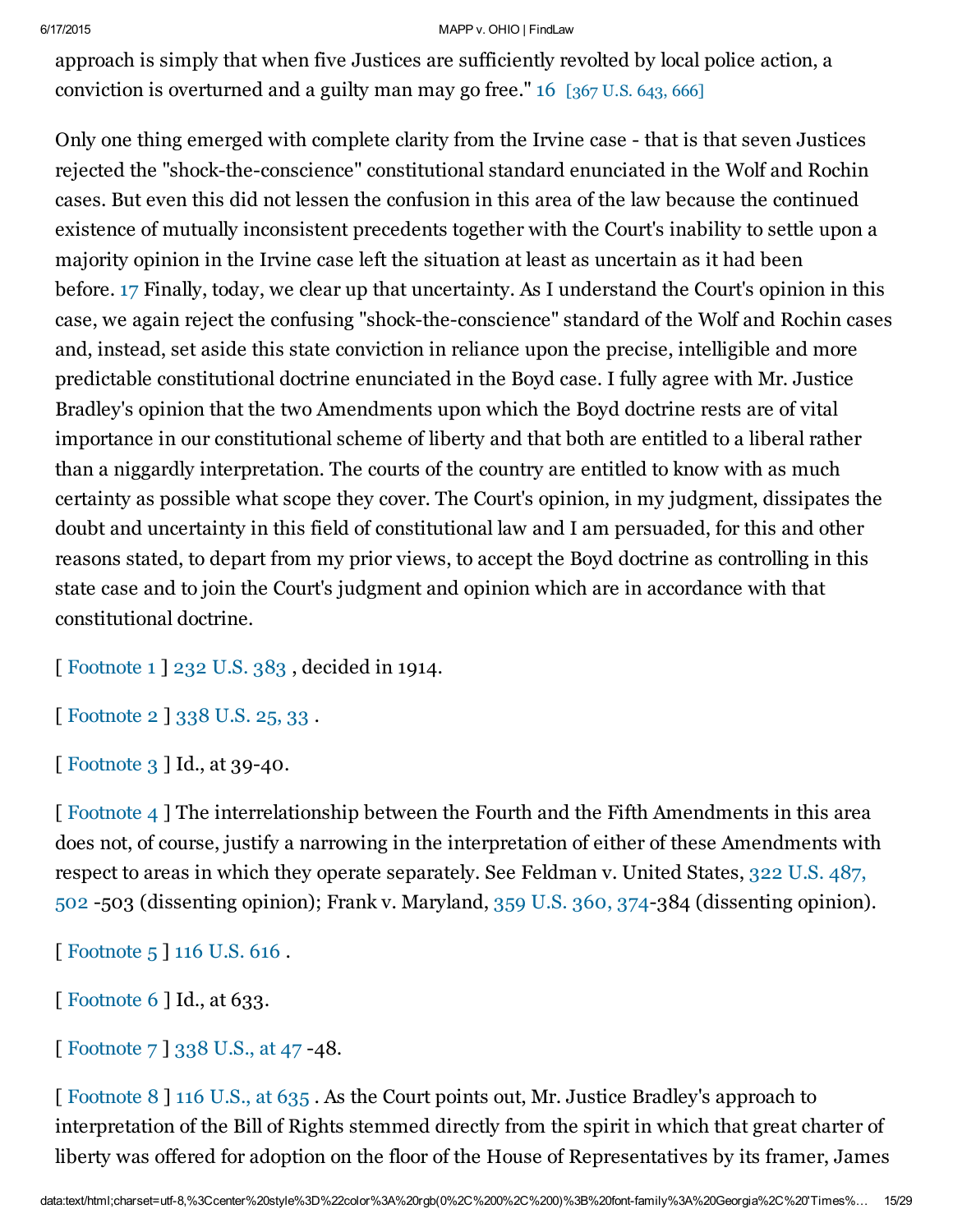Madison: "If they [the first ten Amendments] are incorporated into the Constitution, independent tribunals of justice will consider themselves in a peculiar manner the guardians of those rights; they will be an impenetrable bulwark against every assumption of power in the Legislative or Executive; they will be naturally led to resist every encroachment upon rights expressly stipulated for in the Constitution by the declaration of rights." I Annals of Congress 439 (1789).

[ [Footnote](http://caselaw.findlaw.com/us-supreme-court/367/643.html#ttt9) 9 ] 342 [U.S.](http://caselaw.findlaw.com/us-supreme-court/342/165.html) 165.

[ [Footnote](http://caselaw.findlaw.com/us-supreme-court/367/643.html#ttt10) 10 ] Id., at 173.

[ [Footnote](http://caselaw.findlaw.com/us-supreme-court/367/643.html#ttt11) 11 ] Id., at 172.

[ [Footnote](http://caselaw.findlaw.com/us-supreme-court/367/643.html#t12) 12 ] Id., at 172, 173.

[ [Footnote](http://caselaw.findlaw.com/us-supreme-court/367/643.html#t13) 13 ] Id., at 174-177.

[ [Footnote](http://caselaw.findlaw.com/us-supreme-court/367/643.html#t14) 14 ] For the concurring opinion of MR. JUSTICE DOUGLAS see id., at 177-179.

[ [Footnote](http://caselaw.findlaw.com/us-supreme-court/367/643.html#t15) 15 ] 347 [U.S.](http://caselaw.findlaw.com/us-supreme-court/347/128.html) 128.

[ [Footnote](http://caselaw.findlaw.com/us-supreme-court/367/643.html#t16) 16 ] Id., at 138.

[ [Footnote](http://caselaw.findlaw.com/us-supreme-court/367/643.html#t17) 17 ] See also United States v. Rabinowitz, 339 [U.S.](http://caselaw.findlaw.com/us-supreme-court/339/56.html#66) 56, 66 -68 (dissenting opinion).

MR. JUSTICE DOUGLAS, concurring.

Though I have joined the opinion of the Court, I add a few words. This criminal proceeding started with a lawless search and seizure. The police entered a home [367 U.S. 643, 667] forcefully, and seized documents that were later used to convict the occupant of a crime.

She lived alone with her fifteen-year-old daughter in the second-floor flat of a duplex in Cleveland. At about 1:30 in the afternoon of May 23, 1957, three policemen arrived at this house. They rang the bell, and the appellant, appearing at her window, asked them what they wanted. According to their later testimony, the policemen had come to the house on information from "a confidential source that there was a person hiding out in the home, who was wanted for questioning in connection with a recent bombing." [1](http://caselaw.findlaw.com/us-supreme-court/367/643.html#fff1) To the appellant's question, however, they replied only that they wanted to question her and would not state the subject about which they wanted to talk.

The appellant, who had retained an attorney in connection with a pending civil matter, told the police she would call him to ask if she should let them in. On her attorney's advice, she told them she would let them in only when they produced a valid search warrant. For the next two and a half hours, the police laid siege to the house. At four o'clock, their number was increased to at least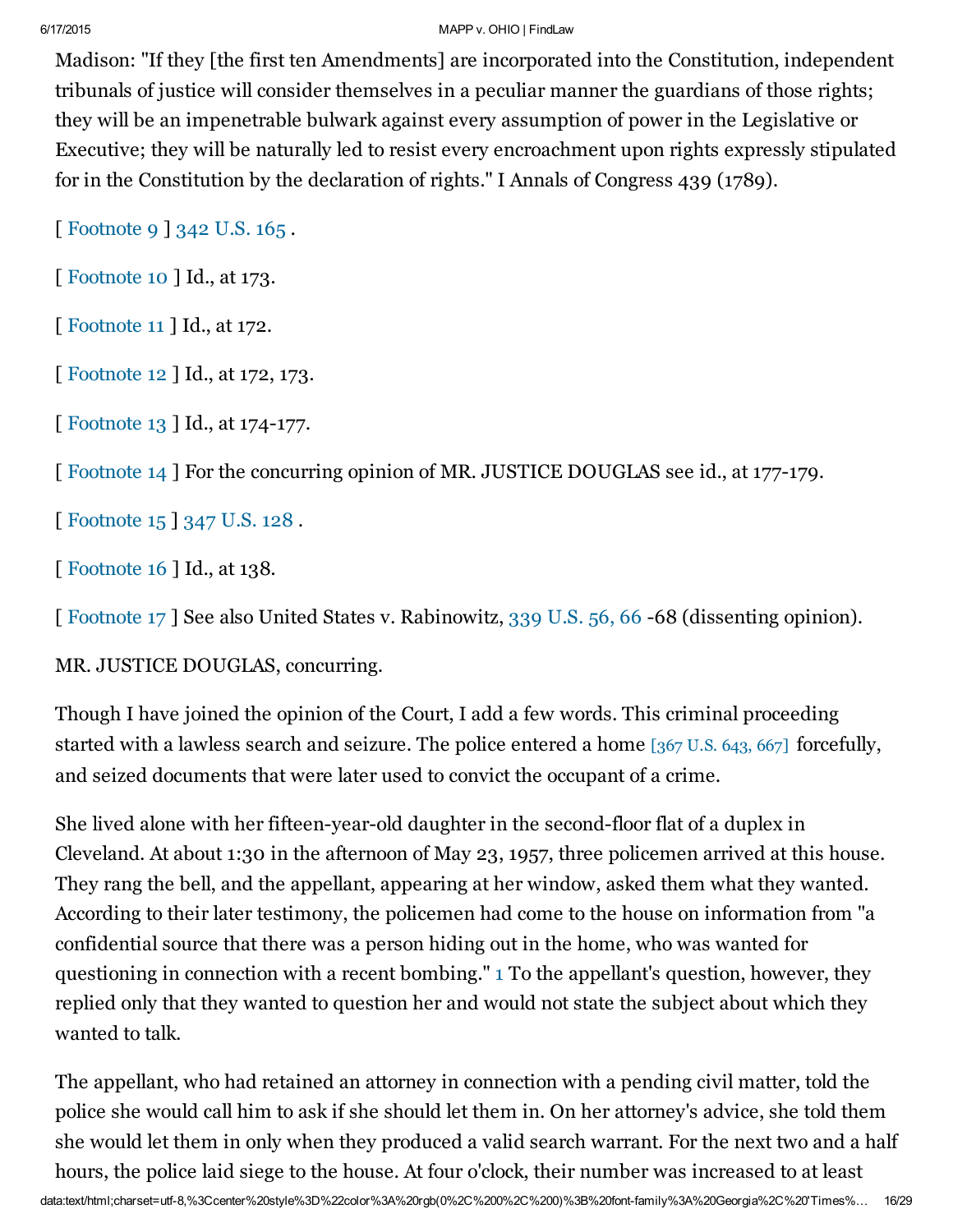seven. Appellant's lawyer appeared on the scene; and one of the policemen told him that they now had a search warrant, but the officer refused to show it. Instead, going to the back door, the officer first tried to kick it in and, when that proved unsuccessful, he broke the glass in the door and opened it from the inside.

The appellant, who was on the steps going up to her flat, demanded to see the search warrant; but the officer refused to let her see it although he waved a paper in front of her face. She grabbed it and thrust it down the front of her dress. The policemen seized her, took the paper [367 U.S. 643, 668] from her, and had her handcuffed to another officer. She was taken upstairs, thus bound, and into the larger of the two bedrooms in the apartment; there she was forced to sit on the bed. Meanwhile, the officers entered the house and made a complete search of the four rooms of her flat and of the basement of the house.

The testimony concerning the search is largely nonconflicting. The approach of the officers; their long wait outside the home, watching all its doors; the arrival of reinforcements armed with a paper; [2](http://caselaw.findlaw.com/us-supreme-court/367/643.html#fff2) breaking into the house; putting their hands on appellant and handcuffing her; numerous officers ransacking through every room and piece of furniture, while the appellant sat, a prisoner in her own bedroom. There is direct conflict in the testimony, however, as to where the evidence which is the basis of this case was found. To understand the meaning of that conflict, one must understand that this case is based on the knowing possession [3](http://caselaw.findlaw.com/us-supreme-court/367/643.html#fff3) of four little pamphlets, a couple of photographs and a little pencil doodle - all of which are alleged to be pornographic.

According to the police officers who participated in the search, these articles were found, some in appellant's [367 U.S. 643, 669] dressers and some in a suitcase found by her bed. According to appellant, most of the articles were found in a cardboard box in the basement; one in the suitcase beside her bed. All of this material, appellant - and a friend of hers - said were odds and ends belonging to a recent boarder, a man who had left suddenly for New York and had been detained there. As the Supreme Court of Ohio read the statute under which appellant is charged, she is guilty of the crime whichever story is true.

The Ohio Supreme Court sustained the conviction even though it was based on the documents obtained in the lawless search. For in Ohio evidence obtained by an unlawful search and seizure is admissible in a criminal prosecution at least where it was not taken from the "defendant's person by the use of brutal or offensive force against defendant." State v. Mapp, 170 Ohio St. 427, 166 N. E. 2d, at 388, syllabus 2; State v. Lindway, 131 Ohio St. 166, 2 N. E. 2d 490. This evidence would have been inadmissible in a federal prosecution. Weeks v. United States, 232 [U.S.](http://caselaw.findlaw.com/us-supreme-court/232/383.html) 383 ; Elkins v. United States, 364 [U.S.](http://caselaw.findlaw.com/us-supreme-court/364/206.html) 206 . For, as stated in the former decision, "The effect of the Fourth Amendment is to put the courts of the United States and Federal officials, in the exercise of their power and authority, under limitations and restraints  $\dots$ ." Id., 391-392. It was therefore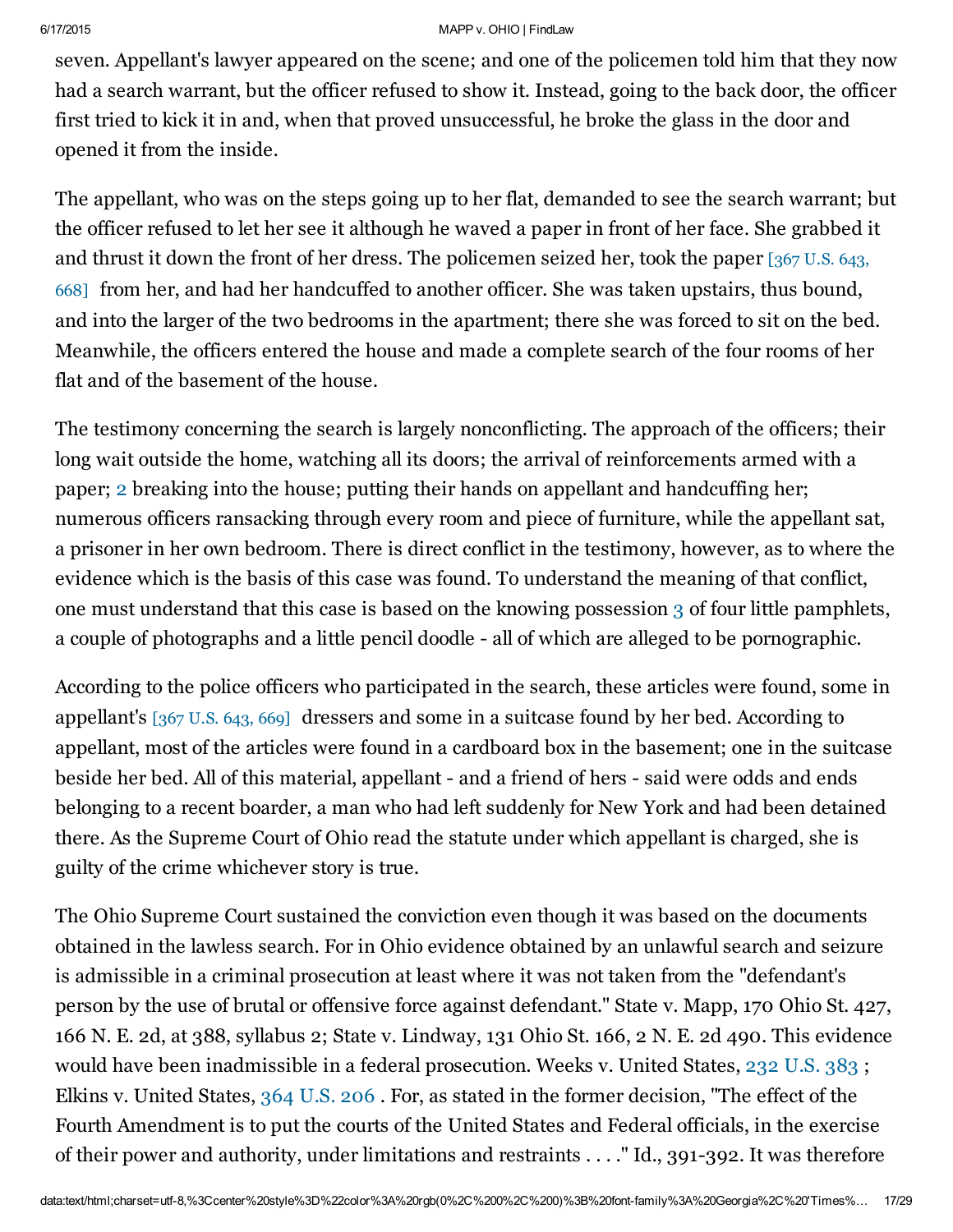held that evidence obtained (which in that case was documents and correspondence) from a home without any warrant was not admissible in a federal prosecution.

We held in Wolf v. Colorado, 338 [U.S.](http://caselaw.findlaw.com/us-supreme-court/338/25.html) 25, that the Fourth Amendment was applicable to the States by reason of the Due Process Clause of the Fourteenth Amendment. But a majority held that the exclusionary rule of the Weeks case was not required of the States, that they could apply such sanctions as they chose. That position had the necessary votes to carry the day. But with all respect it was not the voice of reason or principle. [367 U.S. 643, 670]

As stated in the Weeks case, if evidence seized in violation of the Fourth Amendment can be used against an accused, "his right to be secure against such searches and seizures is of no value, and . . . might as well be stricken from the Constitution." 232 [U.S.,](http://caselaw.findlaw.com/us-supreme-court/232/383.html#393) at 393 .

When we allowed States to give constitutional sanction to the "shabby business" of unlawful entry into a home (to use an expression of Mr. Justice Murphy, Wolf v. Colorado, at 46), we did indeed rob the Fourth Amendment of much meaningful force. There are, of course, other theoretical remedies. One is disciplinary action within the hierarchy of the police system, including prosecution of the police officer for a crime. Yet as Mr. Justice Murphy said in Wolf v. Colorado, at 42, "Self-scrutiny is a lofty ideal, but its exaltation reaches new heights if we expect a District Attorney to prosecute himself or his associates for well-meaning violations of the search and seizure clause during a raid the District Attorney or his associates have ordered."

The only remaining remedy, if exclusion of the evidence is not required, is an action of trespass by the homeowner against the offending officer. Mr. Justice Murphy showed how onerous and difficult it would be for the citizen to maintain that action and how meagre the relief even if the citizen prevails. 338 [U.S.](http://caselaw.findlaw.com/us-supreme-court/338/42.html) 42 44. The truth is that trespass actions against officers who make unlawful searches and seizures are mainly illusory remedies.

Without judicial action making the exclusionary rule applicable to the States, Wolf v. Colorado in practical effect reduced the guarantee against unreasonable searches and seizures to "a dead letter," as Mr. Justice Rutledge said in his dissent. See 338 [U.S.,](http://caselaw.findlaw.com/us-supreme-court/338/25.html#47) at 47 .

Wolf v. Colorado, supra, was decided in 1949. The immediate result was a storm of constitutional controversy which only today finds its end. I believe that this is an appropriate case in which to put an end to the asymmetry which Wolf imported into the law. See [367 U.S. 643, 671] Stefanelli v. Minard, 342 [U.S.](http://caselaw.findlaw.com/us-supreme-court/342/117.html) 117 ; Rea v. United States, 350 [U.S.](http://caselaw.findlaw.com/us-supreme-court/350/214.html) 214 ; Elkins v. United States, supra; Monroe v. Pape, 365 [U.S.](http://caselaw.findlaw.com/us-supreme-court/365/167.html) 167. It is an appropriate case because the facts it presents show - as would few other cases - the casual arrogance of those who have the untrammelled power to invade one's home and to seize one's person.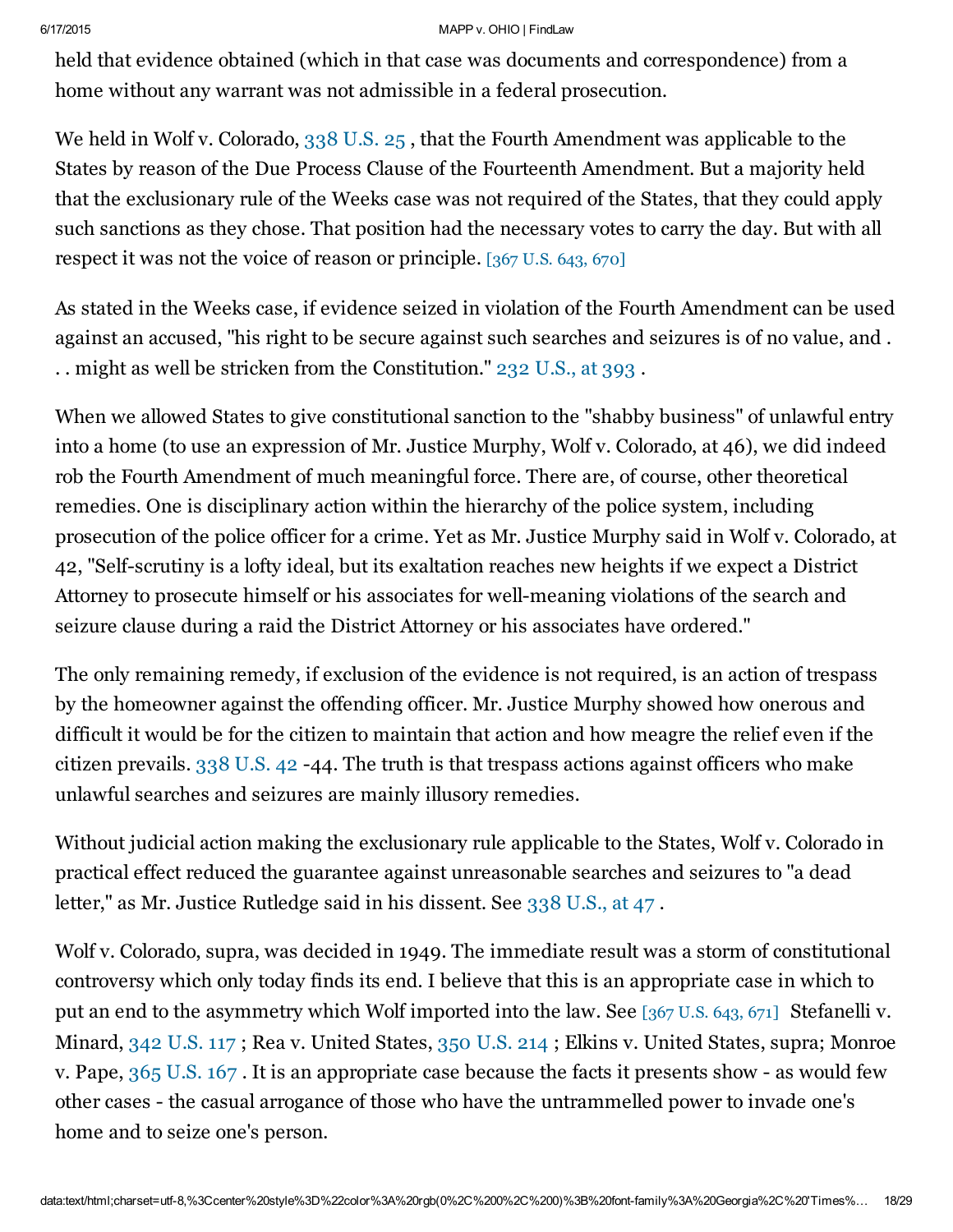It is also an appropriate case in the narrower and more technical sense. The issues of the illegality of the search and the admissibility of the evidence have been presented to the state court and were duly raised here in accordance with the applicable Rule of Practice. [4T](http://caselaw.findlaw.com/us-supreme-court/367/643.html#fff4)he question was raised in the notice of appeal, the jurisdictional statement and in appellant's brief on the merits. [5](http://caselaw.findlaw.com/us-supreme-court/367/643.html#fff5) It is true that argument was mostly directed to another issue in the case, but that is often the fact. See Rogers v. Richmond,  $365$  U.S.  $534$ ,  $535$  -540. Of course, an earnest advocate of a position always believes that, had he only an additional opportunity for argument, his side would win. But, subject to the sound discretion of a court, all argument must at last come to a halt. This is especially so as to an issue about which this Court said last year that "The arguments of its antagonists and of its proponents have been so many times marshalled as to require no lengthy elaboration here." Elkins v. United States, supra, 216.

Moreover, continuance of Wolf v. Colorado in its full vigor breeds the unseemly shopping around of the kind revealed in Wilson v. Schnettler, 365 [U.S.](http://caselaw.findlaw.com/us-supreme-court/365/381.html) 381 . Once evidence, inadmissible in a federal court, is admissible in [367 U.S. 643, 672] a state court a "double standard" exists which, as the Court points out, leads to "working arrangements" that undercut federal policy and reduce some aspects of law enforcement to shabby business. The rule that supports that practice does not have the force of reason behind it.

Memorandum of MR. JUSTICE STEWART.

Agreeing fully with Part I of MR. JUSTICE HARLAN'S dissenting opinion, I express no view as to the merits of the constitutional issue which the Court today decides. I would, however, reverse the judgment in this case, because I am persuaded that the provision of 2905.34 of the Ohio Revised Code, upon which the petitioner's conviction was based, is, in the words of MR. JUSTICE HARLAN, not "consistent with the rights of free thought and expression assured against state action by the Fourteenth Amendment."

[ [Footnote](http://caselaw.findlaw.com/us-supreme-court/367/643.html#ttt1) 1 ] This "confidential source" told the police, in the same breath, that "there was a large amount of policy paraphernalia being hidden in the home."

[ [Footnote](http://caselaw.findlaw.com/us-supreme-court/367/643.html#ttt2) 2 ] The purported warrant has disappeared from the case. The State made no attempt to prove its existence, issuance or contents, either at the trial or on the hearing of a preliminary motion to suppress. The Supreme Court of Ohio said: "There is, in the record, considerable doubt as to whether there ever was any warrant for the search of defendant's home. . . . Admittedly . . . there was no warrant authorizing a search . . . for any `lewd, or lascivious book . . . print, [or] picture.'" 170 Ohio St. 427, 430, 166 N. E. 2d 387, 389. (Emphasis added.)

[ [Footnote](http://caselaw.findlaw.com/us-supreme-court/367/643.html#ttt3) 3 ] Ohio Rev. Code, 2905.34: "No person shall knowingly . . . have in his possession or under his control an obscene, lewd, or lascivious book, magazine, pamphlet, paper, writing,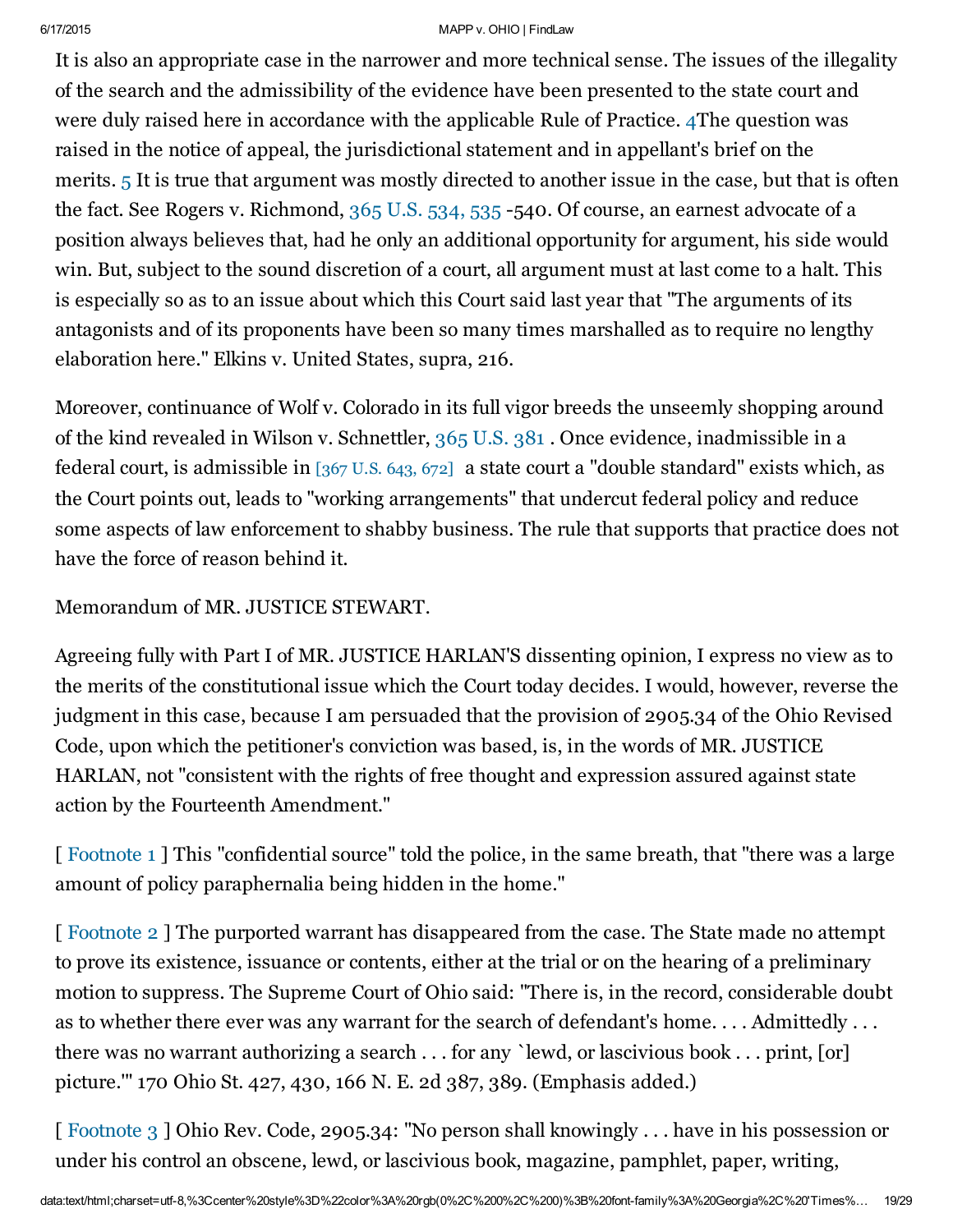advertisement, circular, print, picture ... or drawing ... of an indecent or immoral nature .... Whoever violates this section shall be fined not less than two hundred nor more than two thousand dollars or imprisoned not less than one nor more than seven years, or both."

[ [Footnote](http://caselaw.findlaw.com/us-supreme-court/367/643.html#ttt4) 4 ] "The notice of appeal  $\dots$  shall set forth the questions presented by the appeal  $\dots$ Only the questions set forth in the notice of appeal or fairly comprised therein will be considered by the court." Rule 10 (2) (c), Rules of the Supreme Court of the United States.

[ [Footnote](http://caselaw.findlaw.com/us-supreme-court/367/643.html#ttt5) 5 ] "Did the conduct of the police in procuring the books, papers and pictures placed in evidence by the Prosecution violate Amendment IV, Amendment V, and Amendment XIV Section 1 of the United States Constitution . . . ?"

MR. JUSTICE HARLAN, whom MR. JUSTICE FRANKFURTER and MR. JUSTICE WHITTAKER join, dissenting.

In overruling the Wolf case the Court, in my opinion, has forgotten the sense of judicial restraint which, with due regard for stare decisis, is one element that should enter into deciding whether a past decision of this Court should be overruled. Apart from that I also believe that the Wolf rule represents sounder Constitutional doctrine than the new rule which now replaces it.

# I.

From the Court's statement of the case one would gather that the central, if not controlling, issue on this appeal is whether illegally state-seized evidence is Constitutionally admissible in a state prosecution, an issue which would of course face us with the need for re-examining Wolf. However, such is not the situation. For, although that question was indeed raised here and below among appellant's subordinate points, the new and [367 U.S. 643, 673] pivotal issue brought to the Court by this appeal is whether 2905.34 of the Ohio Revised Code making criminal the mere knowing possession or control of obscene material, [1](http://caselaw.findlaw.com/us-supreme-court/367/643.html#ff1) and under which appellant has been convicted, is consistent with the rights of free thought and expression assured against state action by the Fourteenth Amendment. [2](http://caselaw.findlaw.com/us-supreme-court/367/643.html#ff2) That was the principal issue which was decided by the Ohio Supreme Court, [3](http://caselaw.findlaw.com/us-supreme-court/367/643.html#ff3) which was tendered by appellant's Jurisdictional Statement, [4](http://caselaw.findlaw.com/us-supreme-court/367/643.html#ff4) and which was briefed [5](http://caselaw.findlaw.com/us-supreme-court/367/643.html#ff5) and argued [6](http://caselaw.findlaw.com/us-supreme-court/367/643.html#ff6) in this Court.[367 U.S. 643, 674]

In this posture of things, I think it fair to say that five members of this Court have simply "reached out" to overrule Wolf. With all respect for the views of the majority, and recognizing that stare decisis carries different [367 U.S. 643, 675] weight in Constitutional adjudication than it does in nonconstitutional decision, I can perceive no justification for regarding this case as an appropriate occasion for re-examining Wolf.

The action of the Court finds no support in the rule that decision of Constitutional issues should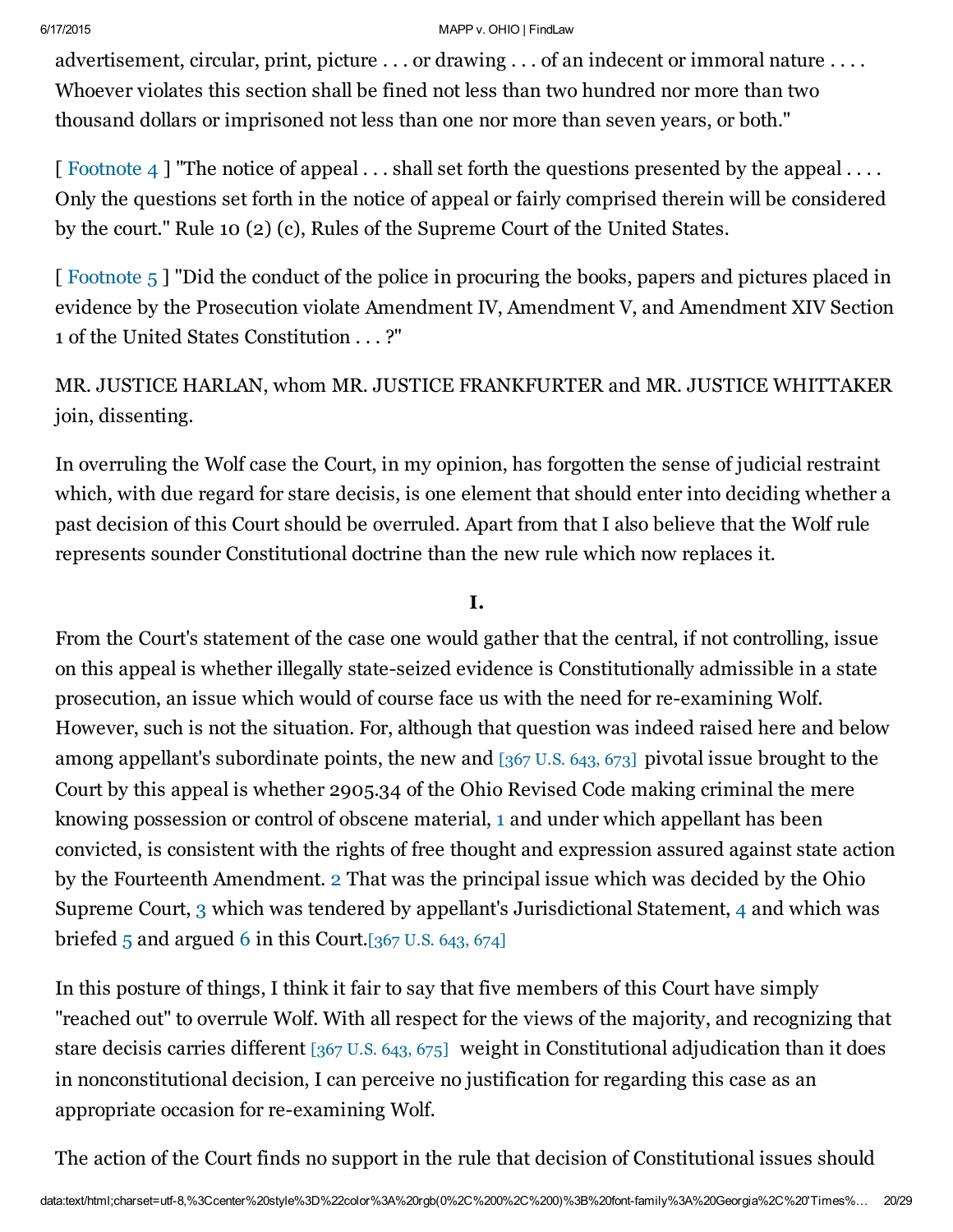be avoided wherever possible. For in overruling Wolf the Court, instead of passing upon the validity of Ohio's 2905.34, has simply chosen between two Constitutional questions. Moreover, I submit that it has chosen the more difficult and less appropriate of the two questions. The Ohio statute which, as construed by the State Supreme Court, punishes knowing possession or control of obscene material, irrespective of the purposes of such possession or control (with exceptions not here applicable) [7](http://caselaw.findlaw.com/us-supreme-court/367/643.html#ff7) and irrespective of whether the accused had any reasonable opportunity to rid himself of the material after discovering that it was obscene, [8](http://caselaw.findlaw.com/us-supreme-court/367/643.html#ff8) surely presents a Constitutional [367 U.S. 643, 676] question which is both simpler and less far-reaching than the question which the Court decides today. It seems to me that justice might well have been done in this case without overturning a decision on which the administration of criminal law in many of the States has long justifiably relied.

Since the demands of the case before us do not require us to reach the question of the validity of Wolf, I think this case furnishes a singularly inappropriate occasion for reconsideration of that decision, if reconsideration is indeed warranted. Even the most cursory examination will reveal that the doctrine of the Wolf case has been of continuing importance in the administration of state criminal law. Indeed, certainly as regards its "non-exclusionary" aspect, Wolf did no more than articulate the then existing assumption among the States that the federal cases enforcing the exclusionary rule "do not bind [the States], for they construe provisions of the Federal Constitution, the Fourth and Fifth Amendments, not applicable to the States." People v. Defore, 242 N. Y. 13, 20, 150 N. E. 585, 587. Though, of course, not reflecting the full measure of this continuing reliance, I find that during the last three Terms, for instance, the issue of the inadmissibility of illegally state-obtained evidence appears on an average of about fifteen times per Term just in the in forma pauperis cases summarily disposed of by us. This would indicate both that the issue which is now being decided may well have untoward practical ramifications respecting state cases long since disposed of in reliance on Wolf, and that were we determined to re-examine that doctrine we would not lack future opportunity.

The occasion which the Court has taken here is in the context of a case where the question was briefed not at all and argued only extremely tangentially. The unwisdom of overruling Wolf without full-dress argument  $[367 \text{ U.S. } 643, 677]$  is aggravated by the circumstance that that decision is a comparatively recent one (1949) to which three members of the present majority have at one time or other expressly subscribed, one to be sure with explicit misgivings. [9](http://caselaw.findlaw.com/us-supreme-court/367/643.html#ff9) I would think that our obligation to the States, on whom we impose this new rule, as well as the obligation of orderly adherence to our own processes would demand that we seek that aid which adequate briefing and argument lends to the determination of an important issue. It certainly has never been a postulate of judicial power that mere altered disposition, or subsequent membership on the Court, is sufficient warrant for overturning a deliberately decided rule of Constitutional law.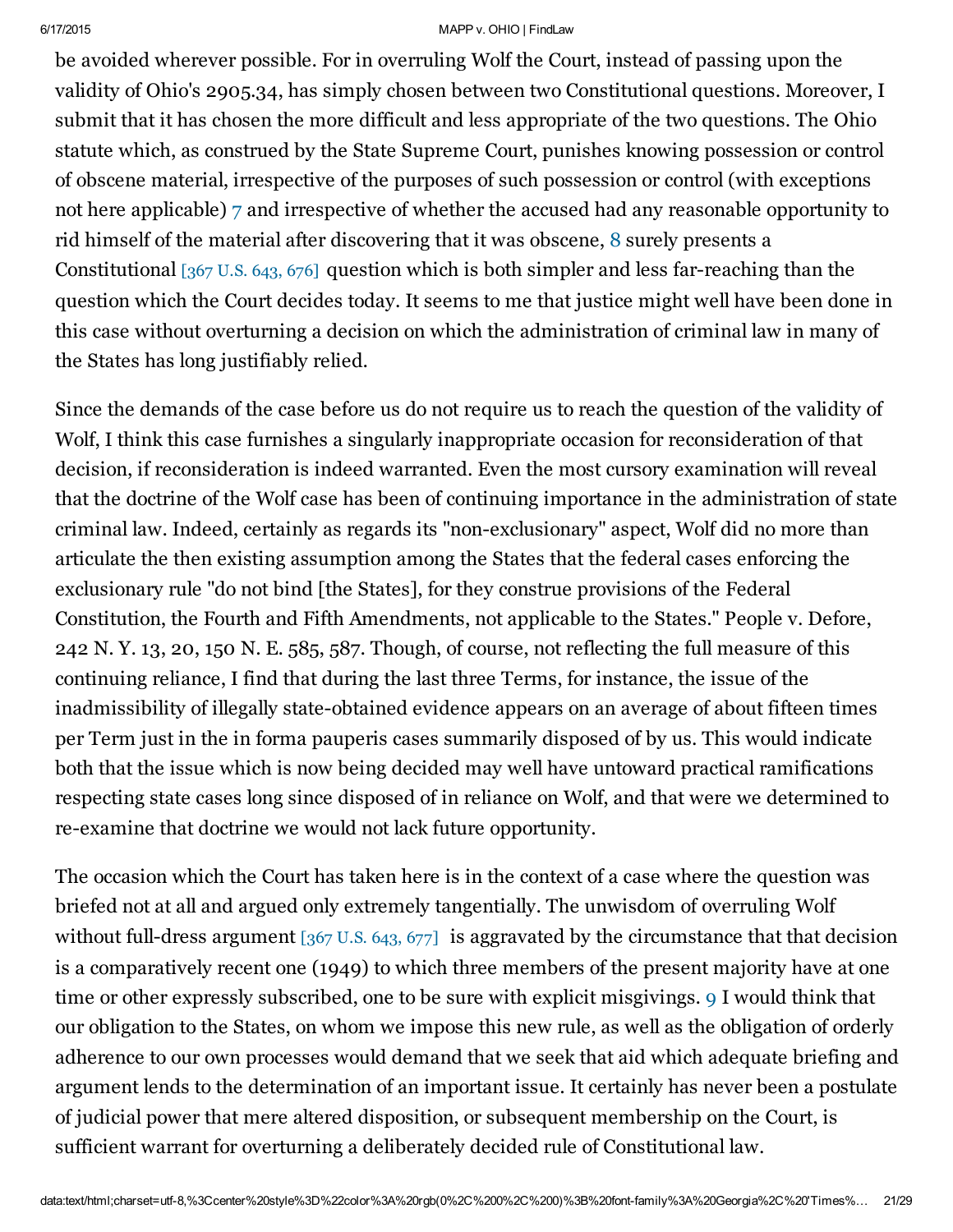Thus, if the Court were bent on reconsidering Wolf, I think that there would soon have presented itself an appropriate opportunity in which we could have had the benefit of full briefing and argument. In any event, at the very least, the present case should have been set down for reargument, in view of the inadequate briefing and argument we have received on the Wolf point. To all intents and purposes the Court's present action amounts to a summary reversal of Wolf, without argument.

I am bound to say that what has been done is not likely to promote respect either for the Court's adjudicatory process or for the stability of its decisions. Having been unable, however, to persuade any of the majority to a different procedural course, I now turn to the merits of the present decision. [367 U.S. 643, 678]

# II.

Essential to the majority's argument against Wolf is the proposition that the rule of Weeks v. United States, 232 [U.S.](http://caselaw.findlaw.com/us-supreme-court/232/383.html) 383 , excluding in federal criminal trials the use of evidence obtained in violation of the Fourth Amendment, derives not from the "supervisory power" of this Court over the federal judicial system, but from Constitutional requirement. This is so because no one, I suppose, would suggest that this Court possesses any general supervisory power over the state courts. Although I entertain considerable doubt as to the soundness of this foundational proposition of the majority, cf. Wolf v. Colorado, 338 [U.S.,](http://caselaw.findlaw.com/us-supreme-court/338/25.html#39) at 39 40 (concurring opinion), I shall assume, for present purposes, that the Weeks rule "is of constitutional origin."

At the heart of the majority's opinion in this case is the following syllogism: (1) the rule excluding in federal criminal trials evidence which is the product of an illegal search and seizure is "part and parcel" of the Fourth Amendment; (2) Wolf held that the "privacy" assured against federal action by the Fourth Amendment is also protected against state action by the Fourteenth Amendment; and (3) it is therefore "logically and constitutionally necessary" that the Weeks exclusionary rule should also be enforced against the States. [10](http://caselaw.findlaw.com/us-supreme-court/367/643.html#ff10)

This reasoning ultimately rests on the unsound premise that because Wolf carried into the States, as part of "the concept of ordered liberty" embodied in the Fourteenth Amendment, the principle of "privacy" underlying the Fourth Amendment ( 338 [U.S.,](http://caselaw.findlaw.com/us-supreme-court/338/25.html#27) at 27 ), it must follow that whatever configurations of the Fourth Amendment have been developed in the particularizing federal precedents are likewise to be deemed a part of "ordered liberty," [367 U.S. 643, 679] and as such are enforceable against the States. For me, this does not follow at all.

It cannot be too much emphasized that what was recognized in Wolf was not that the Fourth Amendment as such is enforceable against the States as a facet of due process, a view of the Fourteenth Amendment which, as Wolf itself pointed out ( 338 [U.S.,](http://caselaw.findlaw.com/us-supreme-court/338/25.html#26) at 26 ), has long since been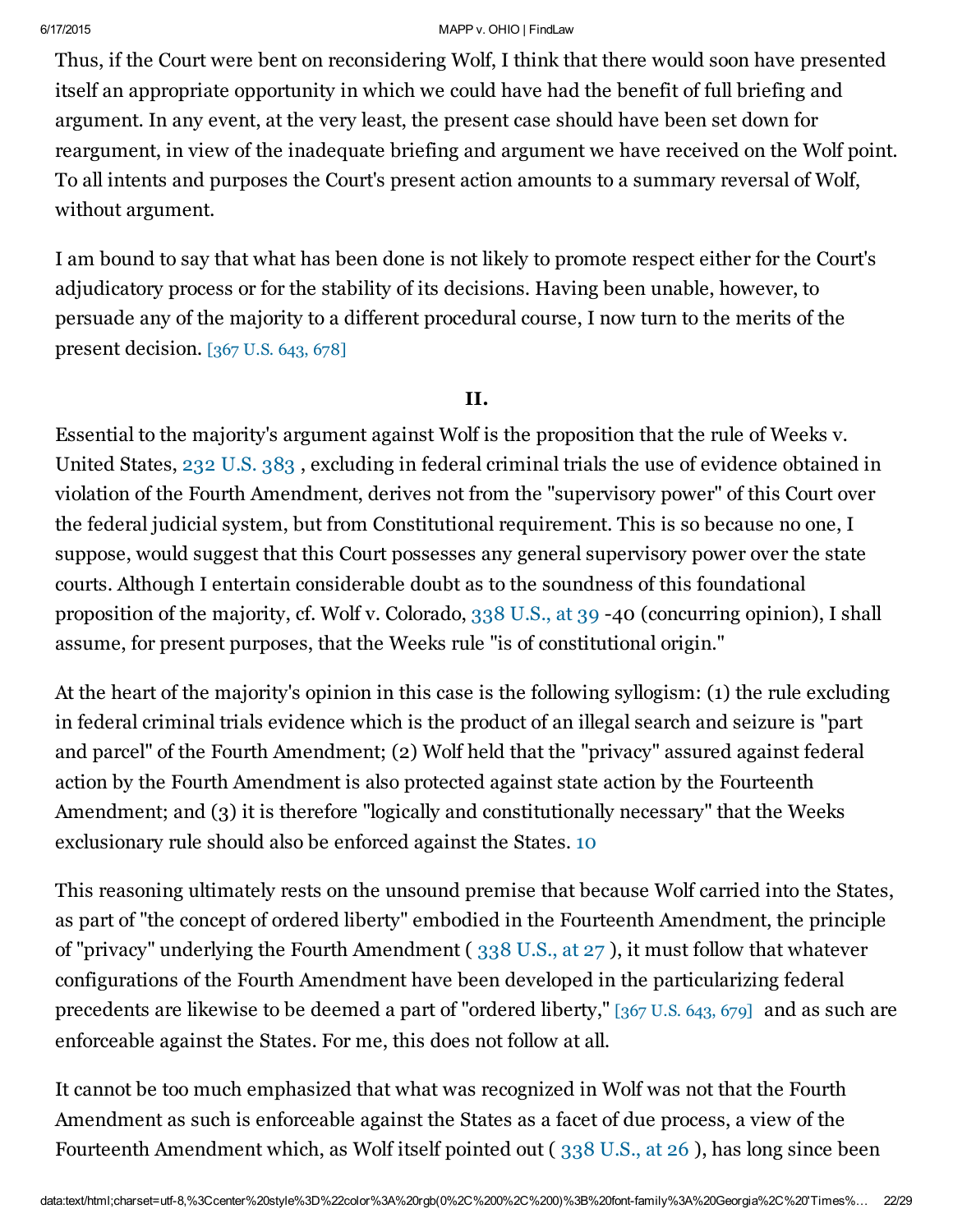discredited, but the principle of privacy "which is at the core of the Fourth Amendment." (Id., at 27.) It would not be proper to expect or impose any precise equivalence, either as regards the scope of the right or the means of its implementation, between the requirements of the Fourth and Fourteenth Amendments. For the Fourth, unlike what was said in Wolf of the Fourteenth, does not state a general principle only; it is a particular command, having its setting in a preexisting legal context on which both interpreting decisions and enabling statutes must at least build.

Thus, even in a case which presented simply the question of whether a particular search and seizure was constitutionally "unreasonable" - say in a tort action against state officers - we would not be true to the Fourteenth Amendment were we merely to stretch the general principle of individual privacy on a Procrustean bed of federal precedents under the Fourth Amendment. But in this instance more than that is involved, for here we are reviewing not a determination that what the state police did was Constitutionally permissible (since the state court quite evidently assumed that it was not), but a determination that appellant was properly found guilty of conduct which, for present purposes, it is to be assumed the State could Constitutionally punish. Since there is not the slightest suggestion that Ohio's policy is "affirmatively to sanction . . . police incursion into privacy" ( 338 [U.S.,](http://caselaw.findlaw.com/us-supreme-court/338/25.html#28) at 28 ), compare Marcus v. Search Warrants, post, p. 717, what the Court is now doing is to impose [367 U.S. 643, 680] upon the States not only federal substantive standards of "search and seizure" but also the basic federal remedy for violation of those standards. For I think it entirely clear that the Weeks exclusionary rule is but a remedy which, by penalizing past official misconduct, is aimed at deterring such conduct in the future.

I would not impose upon the States this federal exclusionary remedy. The reasons given by the majority for now suddenly turning its back on Wolf seem to me notably unconvincing.

First, it is said that "the factual grounds upon which Wolf was based" have since changed, in that more States now follow the Weeks exclusionary rule than was so at the time Wolf was decided. While that is true, a recent survey indicates that at present one-half of the States still adhere to the common-law non-exclusionary rule, and one, Maryland, retains the rule as to felonies. Berman and Oberst, Admissibility of Evidence Obtained by an Unconstitutional Search and Seizure, 55 N. W. L. Rev. 525, 532-533. But in any case surely all this is beside the point, as the majority itself indeed seems to recognize. Our concern here, as it was in Wolf, is not with the desirability of that rule but only with the question whether the States are Constitutionally free to follow it or not as they may themselves determine, and the relevance of the disparity of views among the States on this point lies simply in the fact that the judgment involved is a debatable one. Moreover, the very fact on which the majority relies, instead of lending support to what is now being done, points away from the need of replacing voluntary state action with federal compulsion.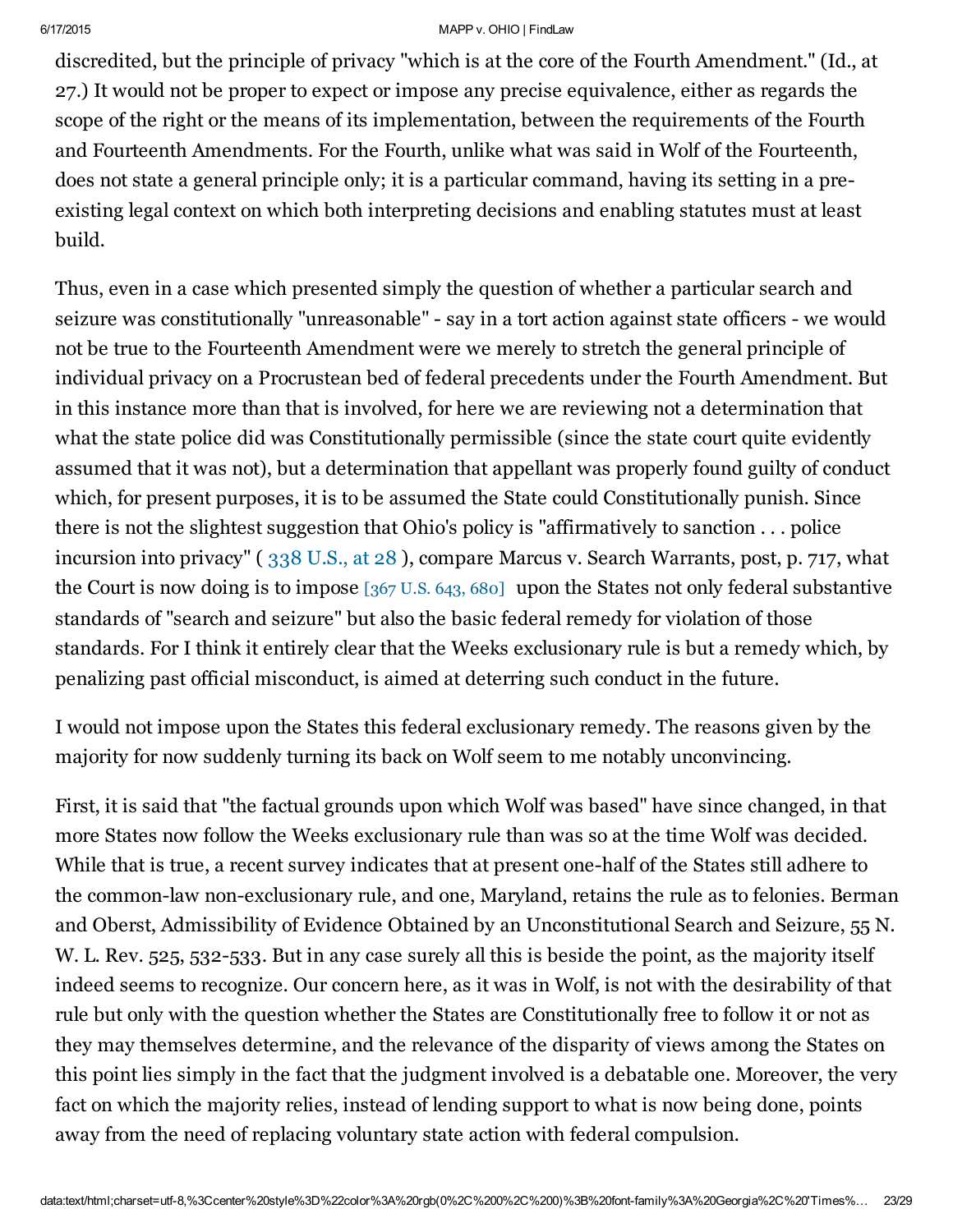The preservation of a proper balance between state and federal responsibility in the administration of criminal justice demands patience on the part of those who might like to see things move faster among the States in this respect. Problems of criminal law enforcement vary [367 U.S. 643, 681] widely from State to State. One State, in considering the totality of its legal picture, may conclude that the need for embracing the Weeks rule is pressing because other remedies are unavailable or inadequate to secure compliance with the substantive Constitutional principle involved. Another, though equally solicitous of Constitutional rights, may choose to pursue one purpose at a time, allowing all evidence relevant to guilt to be brought into a criminal trial, and dealing with Constitutional infractions by other means. Still another may consider the exclusionary rule too rough-and-ready a remedy, in that it reaches only unconstitutional intrusions which eventuate in criminal prosecution of the victims. Further, a State after experimenting with the Weeks rule for a time may, because of unsatisfactory experience with it, decide to revert to a non-exclusionary rule. And so on. From the standpoint of Constitutional permissibility in pointing a State in one direction or another, I do not see at all why "time has set its face against" the considerations which led Mr. Justice Cardozo, then chief judge of the New York Court of Appeals, to reject for New York in People v. Defore, 242 N. Y. 13, 150 N. E. 585, the Weeks exclusionary rule. For us the question remains, as it has always been, one of state power, not one of passing judgment on the wisdom of one state course or another. In my view this Court should continue to forbear from fettering the States with an adamant rule which may embarrass them in coping with their own peculiar problems in criminal law enforcement.

Further, we are told that imposition of the Weeks rule on the States makes "very good sense," in that it will promote recognition by state and federal officials of their "mutual obligation to respect the same fundamental criteria" in their approach to law enforcement, and will avoid "`needless conflict between state and federal courts.'" Indeed the majority now finds an incongruity [367 U.S. 643, 682] in Wolf's discriminating perception between the demands of "ordered liberty" as respects the basic right of "privacy" and the means of securing it among the States. That perception, resting both on a sensitive regard for our federal system and a sound recognition of this Court's remoteness from particular state problems, is for me the strength of that decision.

An approach which regards the issue as one of achieving procedural symmetry or of serving administrative convenience surely disfigures the boundaries of this Court's functions in relation to the state and federal courts. Our role in promulgating the Weeks rule and its extensions in such cases as Rea, Elkins, and Rios [11](http://caselaw.findlaw.com/us-supreme-court/367/643.html#ff11) was quite a different one than it is here. There, in implementing the Fourth Amendment, we occupied the position of a tribunal having the ultimate responsibility for developing the standards and procedures of judicial administration within the judicial system over which it presides. Here we review state procedures whose measure is to be taken not against the specific substantive commands of the Fourth Amendment but under the flexible contours of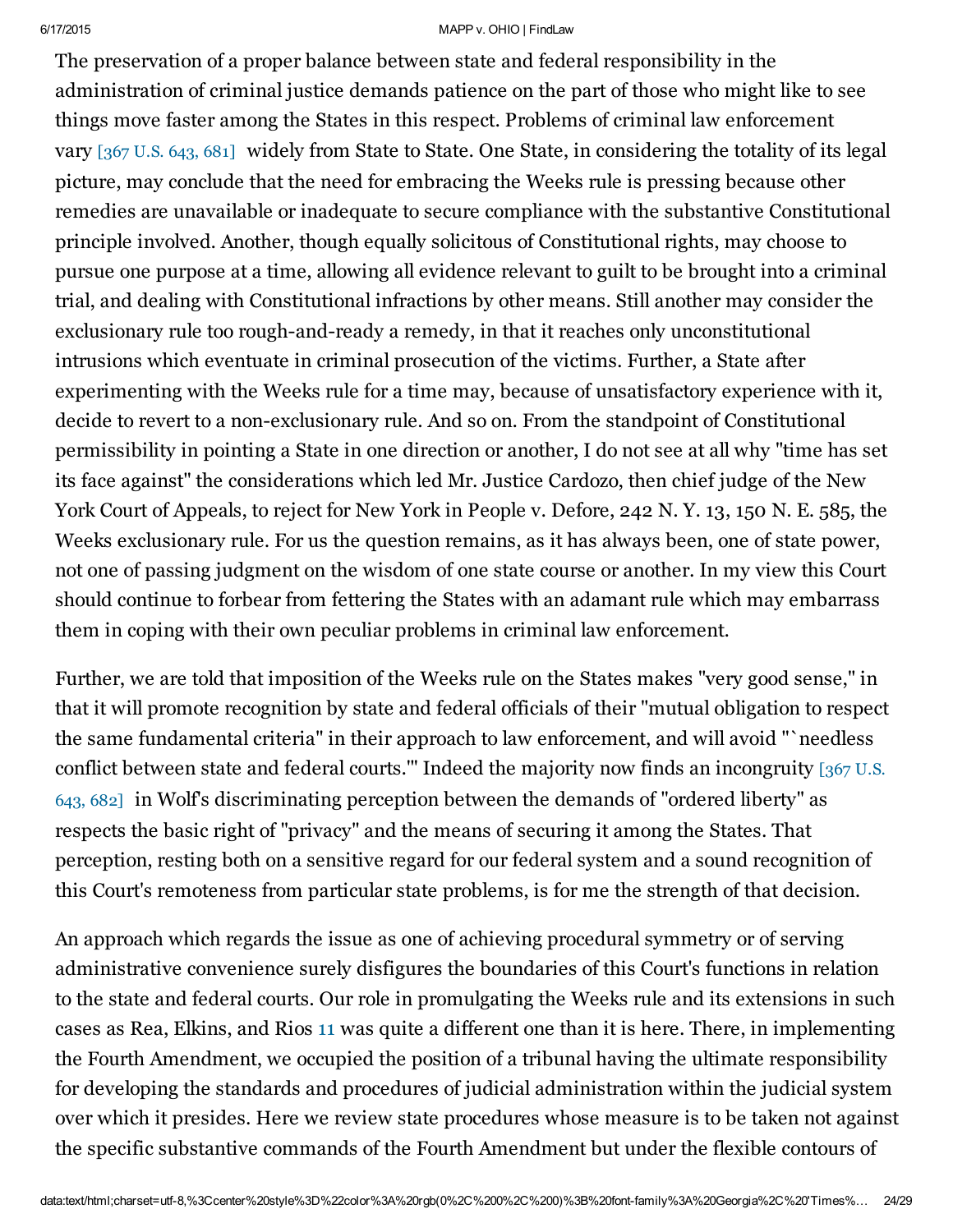the Due Process Clause. I do not believe that the Fourteenth Amendment empowers this Court to mould state remedies effectuating the right to freedom from "arbitrary intrusion by the police" to suit its own notions of how things should be done, as, for instance, the California Supreme Court did in People v. Cahan, 44 Cal. 2d 434, 282 P.2d 905, with reference to procedures in the California courts or as this Court did in Weeks for the lower federal courts.

A state conviction comes to us as the complete product of a sovereign judicial system. Typically a case will have been tried in a trial court, tested in some final appellate [367 U.S. 643, 683] court, and will go no further. In the comparatively rare instance when a conviction is reviewed by us on due process grounds we deal then with a finished product in the creation of which we are allowed no hand, and our task, far from being one of over-all supervision, is, speaking generally, restricted to a determination of whether the prosecution was Constitutionally fair. The specifics of trial procedure, which in every mature legal system will vary greatly in detail, are within the sole competence of the States. I do not see how it can be said that a trial becomes unfair simply because a State determines that evidence may be considered by the trier of fact, regardless of how it was obtained, if it is relevant to the one issue with which the trial is concerned, the guilt or innocence of the accused. Of course, a court may use its procedures as an incidental means of pursuing other ends than the correct resolution of the controversies before it. Such indeed is the Weeks rule, but if a State does not choose to use its courts in this way, I do not believe that this Court is empowered to impose this much-debated procedure on local courts, however efficacious we may consider the Weeks rule to be as a means of securing Constitutional rights.

Finally, it is said that the overruling of Wolf is supported by the established doctrine that the admission in evidence of an involuntary confession renders a state conviction Constitutionally invalid. Since such a confession may often be entirely reliable, and therefore of the greatest relevance to the issue of the trial, the argument continues, this doctrine is ample warrant in precedent that the way evidence was obtained, and not just its relevance, is Constitutionally significant to the fairness of a trial. I believe this analogy is not a true one. The "coerced confession" rule is certainly not a rule that any illegally obtained statements may not be used in evidence. I would suppose that a statement which is procured during [367 U.S. 643, 684] a period of illegal detention, McNabb v. United States,318 [U.S.](http://caselaw.findlaw.com/us-supreme-court/318/332.html) 332 , is, as much as unlawfully seized evidence, illegally obtained, but this Court has consistently refused to reverse state convictions resting on the use of such statements. Indeed it would seem the Court laid at rest the very argument now made by the majority when in Lisenba v. California,  $314$  [U.S.](http://caselaw.findlaw.com/us-supreme-court/314/219.html) 219, a state-coerced confession case, it said (at 235):

"It may be assumed [that the] treatment of the petitioner [by the police] . . . deprived him of his liberty without due process and that the petitioner would have been afforded preventive relief if he could have gained access to a court to seek it.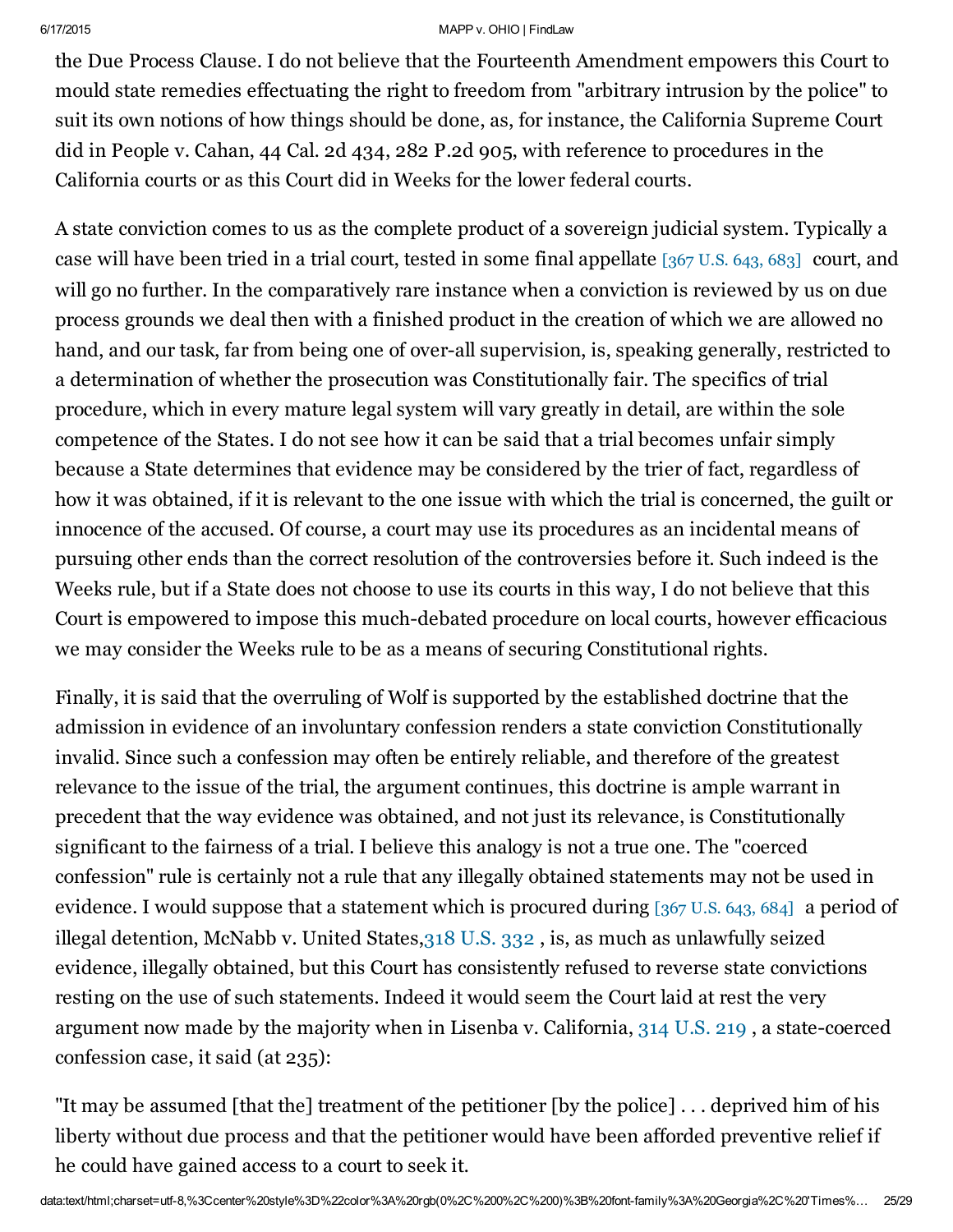"But illegal acts, as such, committed in the course of obtaining a confession . . . do not furnish an answer to the constitutional question we must decide. . . . The gravamen of his complaint is the unfairness of the use of his confessions, and what occurred in their procurement is relevant only as it bears on that issue." (Emphasis supplied.)

The point, then, must be that in requiring exclusion of an involuntary statement of an accused, we are concerned not with an appropriate remedy for what the police have done, but with something which is regarded as going to the heart of our concepts of fairness in judicial procedure. The operative assumption of our procedural system is that "Ours is the accusatorial as opposed to the inquisitorial system. Such has been the characteristic of Anglo-American criminal justice since it freed itself from practices borrowed by the Star Chamber from the Continent whereby the accused was interrogated in secret for hours on end." Watts v. Indiana, 338 [U.S.](http://caselaw.findlaw.com/us-supreme-court/338/49.html#54) 49, 54 . See Rogers v. Richmond, 365 U.S. [534,](http://caselaw.findlaw.com/us-supreme-court/365/534.html#541) 541 . The pressures brought to bear against an accused leading to a confession, unlike an unconstitutional violation of privacy, do not, apart [367 U.S. 643,] 685] from the use of the confession at trial, necessarily involve independent Constitutional violations. What is crucial is that the trial defense to which an accused is entitled should not be rendered an empty formality by reason of statements wrung from him, for then "a prisoner . . . [has been] made the deluded instrument of his own conviction." 2 Hawkins, Pleas of the Crown (8th ed., 1824), c. 46, 34. That this is a procedural right, and that its violation occurs at the time his improperly obtained statement is admitted at trial, is manifest. For without this right all the careful safeguards erected around the giving of testimony, whether by an accused or any other witness, would become empty formalities in a procedure where the most compelling possible evidence of guilt, a confession, would have already been obtained at the unsupervised pleasure of the police.

This, and not the disciplining of the police, as with illegally seized evidence, is surely the true basis for excluding a statement of the accused which was unconstitutionally obtained. In sum, I think the coerced confession analogy works strongly against what the Court does today.

In conclusion, it should be noted that the majority opinion in this case is in fact an opinion only for the judgment overruling Wolf, and not for the basic rationale by which four members of the majority have reached that result. For my Brother BLACK is unwilling to subscribe to their view that the Weeks exclusionary rule derives from the Fourth Amendment itself (see ante, p. 661), but joins the majority opinion on the premise that its end result can be achieved by bringing the Fifth Amendment to the aid of the Fourth (see ante, pp. 662-665). [12](http://caselaw.findlaw.com/us-supreme-court/367/643.html#ff12) On that score I need only say that whatever the validity of  $[367 \text{ U.S. } 643, 686]$  the "Fourth-Fifth Amendment" correlation which the Boyd case ( 116 [U.S.](http://caselaw.findlaw.com/us-supreme-court/116/616.html) 616 ) found, see 8 Wigmore, Evidence (3d ed. 1940), 2184, we have only very recently again reiterated the long-established doctrine of this Court that the Fifth Amendment privilege against self-incrimination is not applicable to the States. See Cohen v.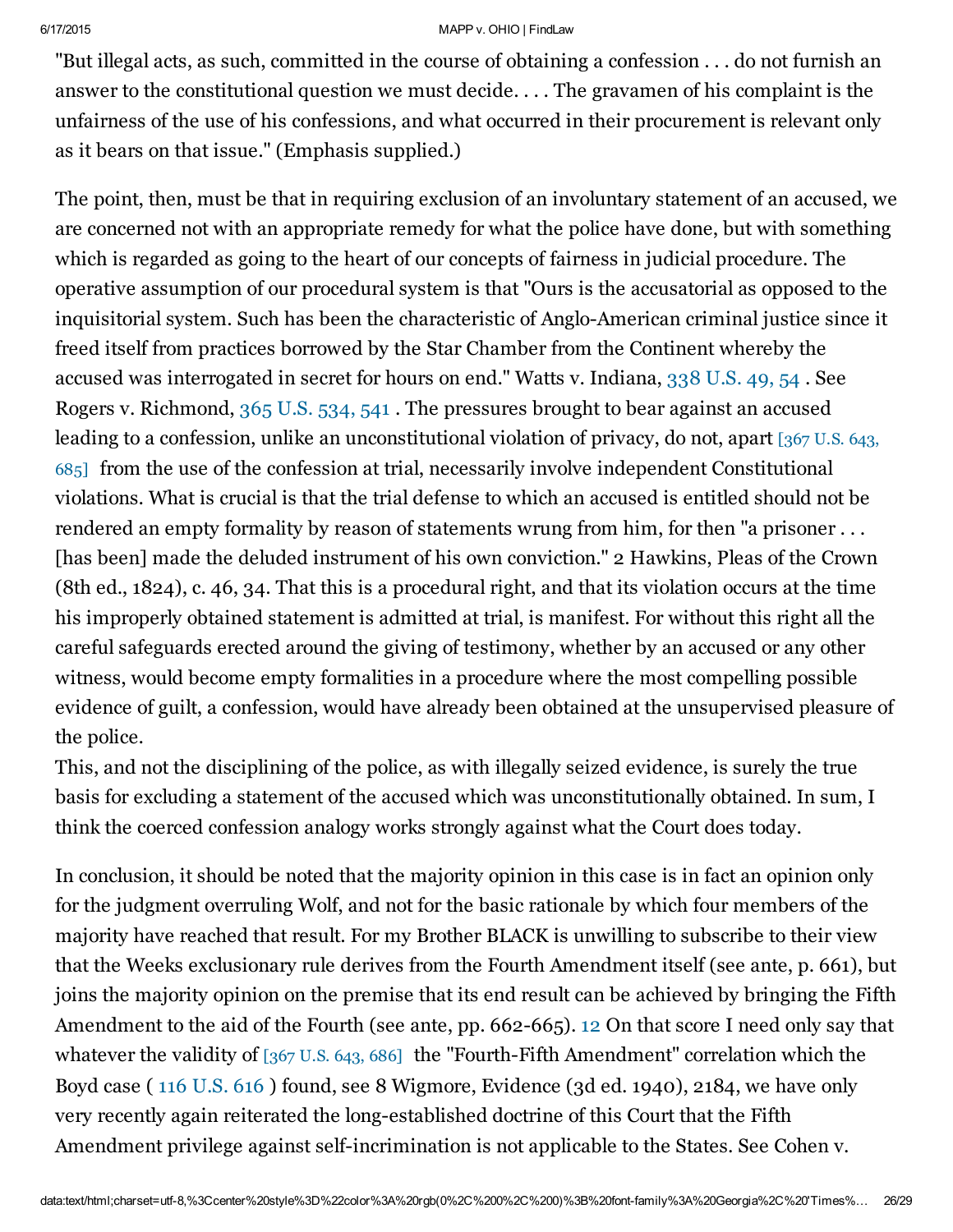# Hurley, 366 [U.S.](http://caselaw.findlaw.com/us-supreme-court/366/117.html) 117 .

I regret that I find so unwise in principle and so inexpedient in policy a decision motivated by the high purpose of increasing respect for Constitutional rights. But in the last analysis I think this Court can increase respect for the Constitution only if it rigidly respects the limitations which the Constitution places upon it, and respects as well the principles inherent in its own processes. In the present case I think we exceed both, and that our voice becomes only a voice of power, not of reason.

[ [Footnote](http://caselaw.findlaw.com/us-supreme-court/367/643.html#tt1) 1 ] The material parts of that law are quoted in note 1 of the Court's opinion. Ante, p. 643.

[ [Footnote](http://caselaw.findlaw.com/us-supreme-court/367/643.html#tt2) 2 ] In its note 3, ante, p. 646, the Court, it seems to me, has turned upside down the relative importance of appellant's reliance on the various points made by him on this appeal.

[[Footnote](http://caselaw.findlaw.com/us-supreme-court/367/643.html#tt3) 3] See 170 Ohio St. 427, 166 N. E. 2d 387. Because of the unusual provision of the Ohio Constitution requiring "the concurrence of at least all but one of the judges" of the Ohio Supreme Court before a state law is held unconstitutional (except in the case of affirmance of a holding of unconstitutionality by the Ohio Court of Appeals), Ohio Const., Art. IV, 2, the State Supreme Court was compelled to uphold the constitutionality of 2905.34, despite the fact that four of its seven judges thought the statute offensive to the Fourteenth Amendment.

[ [Footnote](http://caselaw.findlaw.com/us-supreme-court/367/643.html#tt4) 4 ] Respecting the "substantiality" of the federal questions tendered by this appeal, appellant's Jurisdictional Statement contained the following:

"The Federal questions raised by this appeal are substantial for the following reasons:

"The Ohio Statute under which the defendant was convicted violates one's sacred right to own and hold property, which has been held inviolate by the Federal Constitution. The right of the individual `to read, to believe or disbelieve, and to think without governmental supervision is one of our basic liberties, but to dictate to the mature adult what books he may have in his own private library seems to be a clear infringement of the constitutional rights of the individual' (Justice Herbert's dissenting Opinion, Appendix `A'). Many convictions have followed that of the defendant in the State Courts of Ohio based upon this very same statute. Unless this Honorable Court hears this matter and determines once and for all  $[367 \text{ U.S. } 643, 674]$  that the Statute is unconstitutional as defendant contends, there will be many such appeals. When Sections 2905.34, 2905.37 and 3767.01 of the Ohio Revised Code [the latter two Sections providing exceptions to the coverage of 2905.34 and related provisions of Ohio's obscenity statutes] are read together, . . . they obviously contravene the Federal and State constitutional provisions; by being convicted under the Statute involved herein, and in the manner in which she was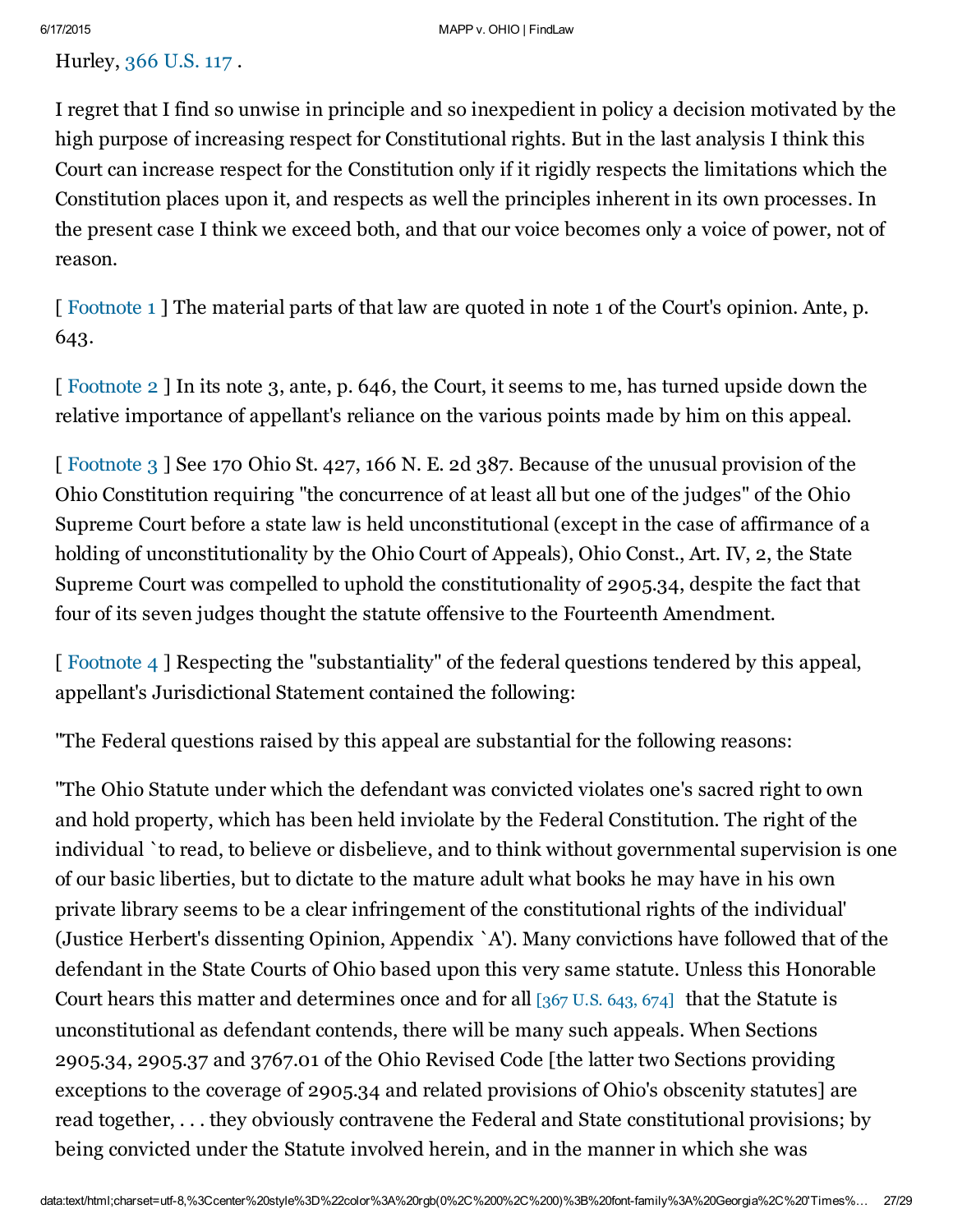convicted, Defendant-Appellant has been denied due process of law; a sentence of from one (1) to seven (7) years in a penal institution for alleged violation of this unconstitutional section of the Ohio Revised Code deprives the defendant of her right to liberty and the pursuit of happiness, contrary to the Federal and State constitutional provisions, for circumstances which she herself did not put in motion, and is a cruel and unusual punishment inflicted upon her contrary to the State and Federal Constitutions."

[ [Footnote](http://caselaw.findlaw.com/us-supreme-court/367/643.html#tt5) 5] The appellant's brief did not urge the overruling of Wolf. Indeed it did not even cite the case. The brief of the appellee merely relied on Wolf in support of the State's contention that appellant's conviction was not vitiated by the admission in evidence of the fruits of the alleged unlawful search and seizure by the police. The brief of the American and Ohio Civil Liberties Unions, as amici, did in one short concluding paragraph of its argument "request" the Court to reexamine and overrule Wolf, but without argumentation. I quote in full this part of their brief:

"This case presents the issue of whether evidence obtained in an illegal search and seizure can constitutionally be used in a State criminal proceeding. We are aware of the view that this Court has taken on this issue in Wolf v. Colorado, 338 [U.S.](http://caselaw.findlaw.com/us-supreme-court/338/25.html) 25 . It is our purpose by this paragraph to respectfully request that this Court re-examine this issue and conclude that the ordered liberty concept guaranteed to persons by the due process clause of the Fourteenth Amendment necessarily requires that evidence illegally obtained in violation thereof, not be admissible in state criminal proceedings."

[ [Footnote](http://caselaw.findlaw.com/us-supreme-court/367/643.html#tt6) 6 ] Counsel for appellant on oral argument, as in his brief, did not urge that Wolf be overruled. Indeed, when pressed by questioning from the bench whether he was not in fact urging us to overrule Wolf, counsel expressly disavowed any such purpose.

# [ [Footnote](http://caselaw.findlaw.com/us-supreme-court/367/643.html#tt7) 7 ] "2905.37 LEGITIMATE PUBLICATIONS NOT OBSCENE.

"Sections 2905.33 to 2905.36, inclusive, of the Revised Code do not affect teaching in regularly chartered medical colleges, the publication of standard medical books, or regular practitioners of medicine or druggists in their legitimate business, nor do they affect the publication and distribution of bona fide works of art. No articles specified in sections 2905.33, 2905.34, and 2905.36 of the Revised Code shall be considered a work of art unless such article is made, published, and distributed by a bona fide association of artists or an association for the advancement of art whose demonstrated purpose does not contravene sections 2905.06 to 2905.44, inclusive, of the Revised Code, and which is not organized for profit."

# 3767.01 (C)

"This section and sections 2905.34,  $\dots$  2905.37... of the Revised Code shall not affect  $\dots$  any